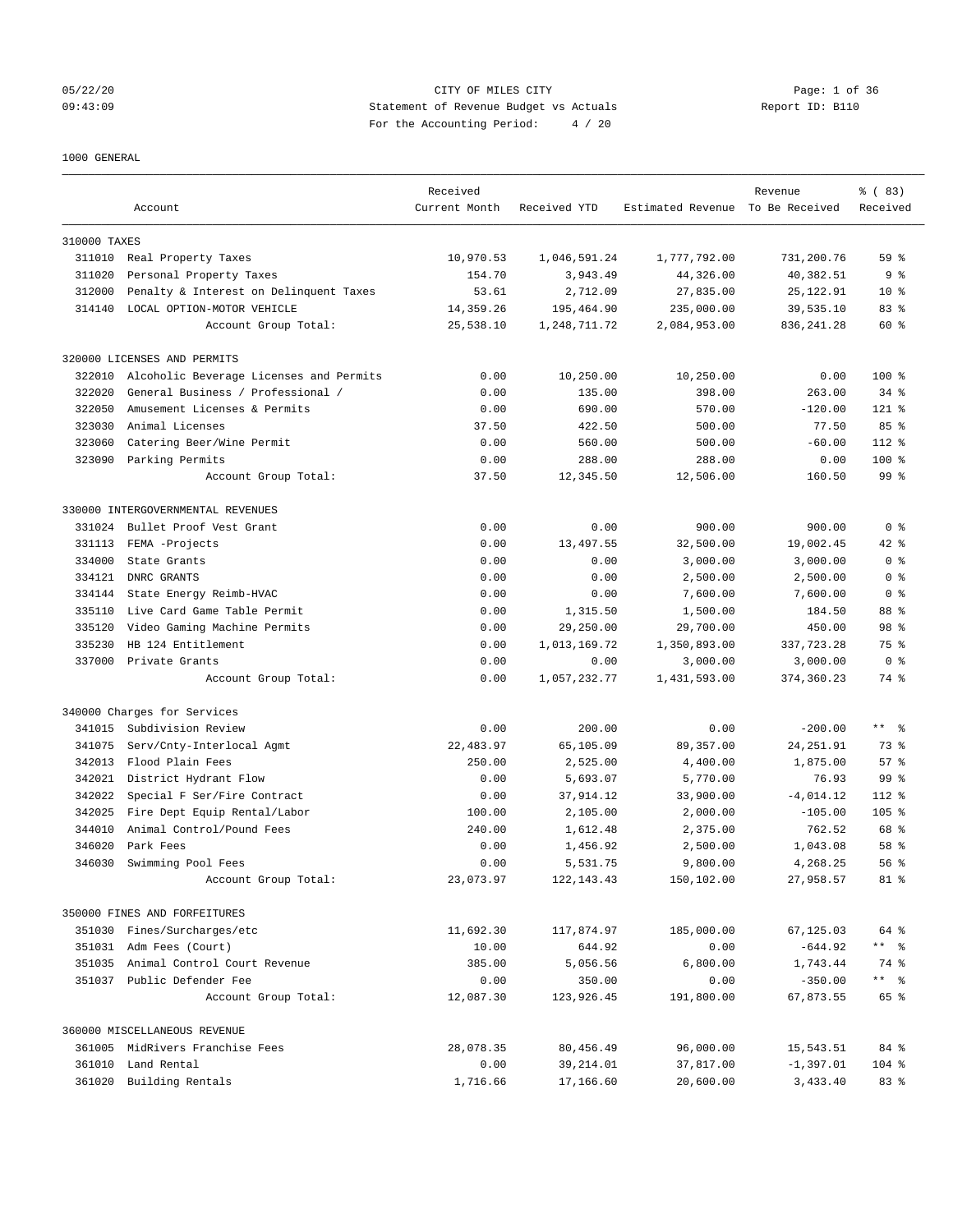## 05/22/20 CITY OF MILES CITY Page: 2 of 36 09:43:09 Statement of Revenue Budget vs Actuals Report ID: B110 For the Accounting Period: 4 / 20

#### 1000 GENERAL

|        |                                       | Received      |              |                   | Revenue        | % (83)                  |
|--------|---------------------------------------|---------------|--------------|-------------------|----------------|-------------------------|
|        | Account                               | Current Month | Received YTD | Estimated Revenue | To Be Received | Received                |
|        |                                       |               |              |                   |                |                         |
| 362020 | MISC REVENUE                          | 100.01        | 13,713.94    | 5,994.00          | $-7,719.94$    | $229$ $%$               |
| 365000 | Contributions and Donations           | 200.00        | 1,195.60     | 0.00              | $-1, 195.60$   | $***$ $=$ $\frac{6}{5}$ |
| 365014 | Denton Field Project/2015             | 0.00          | $-450.00$    | 0.00              | 450.00         | $***$ $ -$              |
| 366040 | Misc.-BHS                             | 0.00          | 0.00         | 900.00            | 900.00         | 0 <sup>8</sup>          |
| 367000 | Sale of Junk or Salvage               | 0.00          | 0.00         | 4,100.00          | 4,100.00       | 0 <sup>8</sup>          |
|        | Account Group Total:                  | 30,095.02     | 151,296.64   | 165,411.00        | 14, 114.36     | $91$ %                  |
| 370000 | INVESTMENT EARNINGS                   |               |              |                   |                |                         |
| 371010 | Investment Earnings                   | 0.00          | 8,176.49     | 11,000.00         | 2,823.51       | 74 %                    |
|        | Account Group Total:                  | 0.00          | 8,176.49     | 11,000.00         | 2,823.51       | 74 %                    |
|        | 380000 OTHER FINANCING SOURCES        |               |              |                   |                |                         |
| 382020 | Compensation for Loss of Fixed Assets | 0.00          | 0.00         | 48,100.00         | 48,100.00      | 0 <sup>8</sup>          |
| 383000 | Interfund Operating Transfer          | 19,211.00     | 414, 444.40  | 610,038.00        | 195,593.60     | 68 %                    |
|        | Account Group Total:                  | 19,211.00     | 414, 444.40  | 658,138.00        | 243,693.60     | 63 %                    |
|        | Total:<br>Fund                        | 110,042.89    | 3,138,277.40 | 4,705,503.00      | 1,567,225.60   | $67$ $%$                |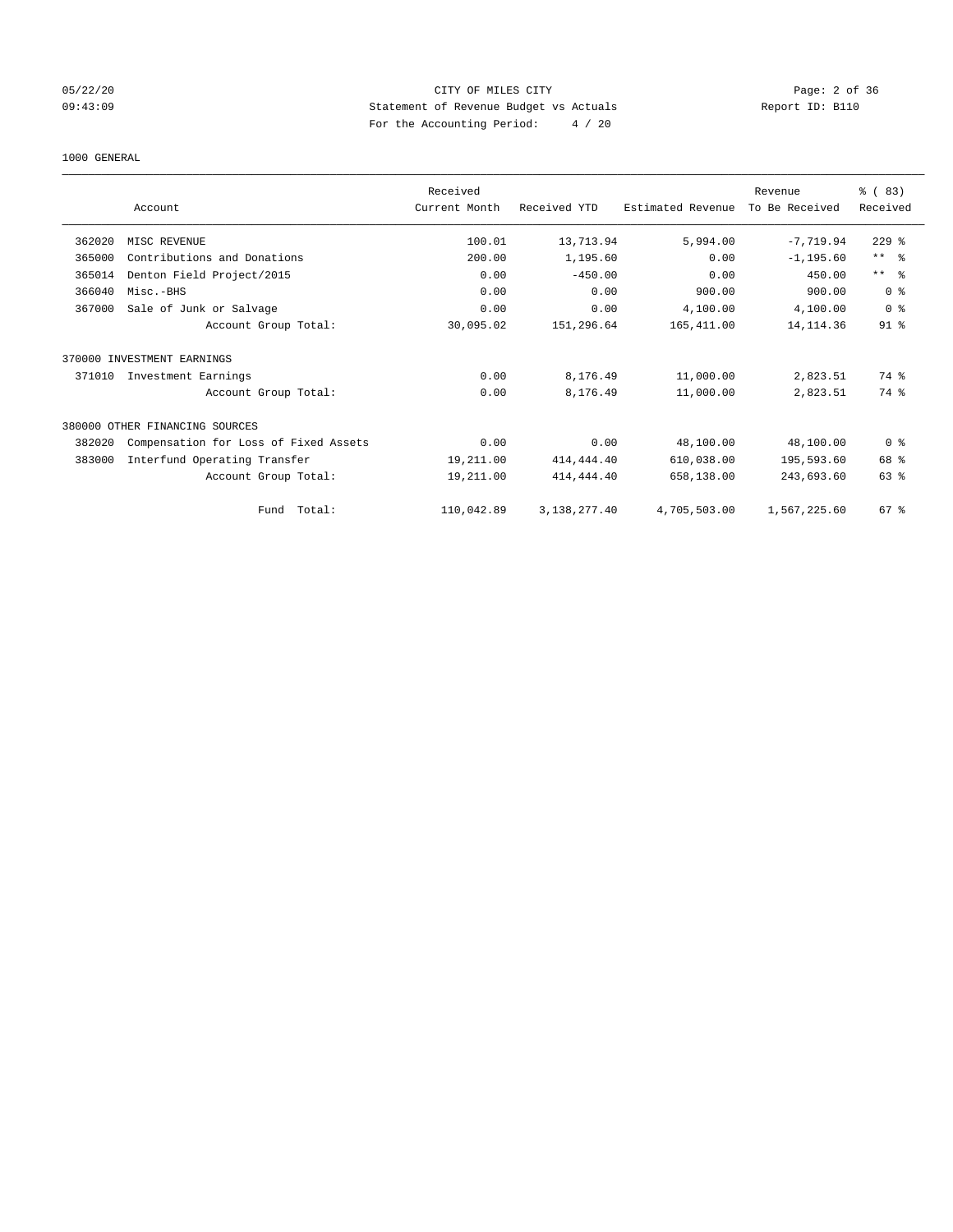## 05/22/20 **CITY OF MILES CITY CONSUMING THE CONSUMING PAGE:** 3 of 36 09:43:09 Statement of Revenue Budget vs Actuals Report ID: B110 For the Accounting Period: 4 / 20

# 2220 LIBRARY

|        |                                   | Received      |              |                   | Revenue        | % (83)              |
|--------|-----------------------------------|---------------|--------------|-------------------|----------------|---------------------|
|        | Account                           | Current Month | Received YTD | Estimated Revenue | To Be Received | Received            |
|        | 340000 Charges for Services       |               |              |                   |                |                     |
| 341075 | Serv/Cnty-Interlocal Agmt         | 0.00          | 0.00         | 41,015.00         | 41,015.00      | 0 <sup>8</sup>      |
| 346070 | Library Fees                      | 0.00          | 1,536.81     | 4,000.00          | 2,463.19       | 38 %                |
| 346074 | Book Sales                        | 0.00          | 37.80        | 400.00            | 362.20         | 9 <sup>°</sup>      |
|        | Account Group Total:              | 0.00          | 1,574.61     | 45, 415.00        | 43,840.39      | 3 <sup>°</sup>      |
|        | 360000 MISCELLANEOUS REVENUE      |               |              |                   |                |                     |
| 365035 | Donation-Library Board of Trustee | 0.00          | 6,186.64     | 0.00              | $-6, 186.64$   | $***$ $\frac{6}{5}$ |
|        | Account Group Total:              | 0.00          | 6,186.64     | 0.00              | $-6, 186.64$   | $***$ $\frac{6}{5}$ |
|        | 380000 OTHER FINANCING SOURCES    |               |              |                   |                |                     |
| 383000 | Interfund Operating Transfer      | 25,445.00     | 254,450.00   | 305, 344.00       | 50,894.00      | 83%                 |
|        | Account Group Total:              | 25,445.00     | 254,450.00   | 305, 344.00       | 50,894.00      | 83 %                |
|        | Fund Total:                       | 25,445.00     | 262, 211.25  | 350,759.00        | 88,547.75      | 75 %                |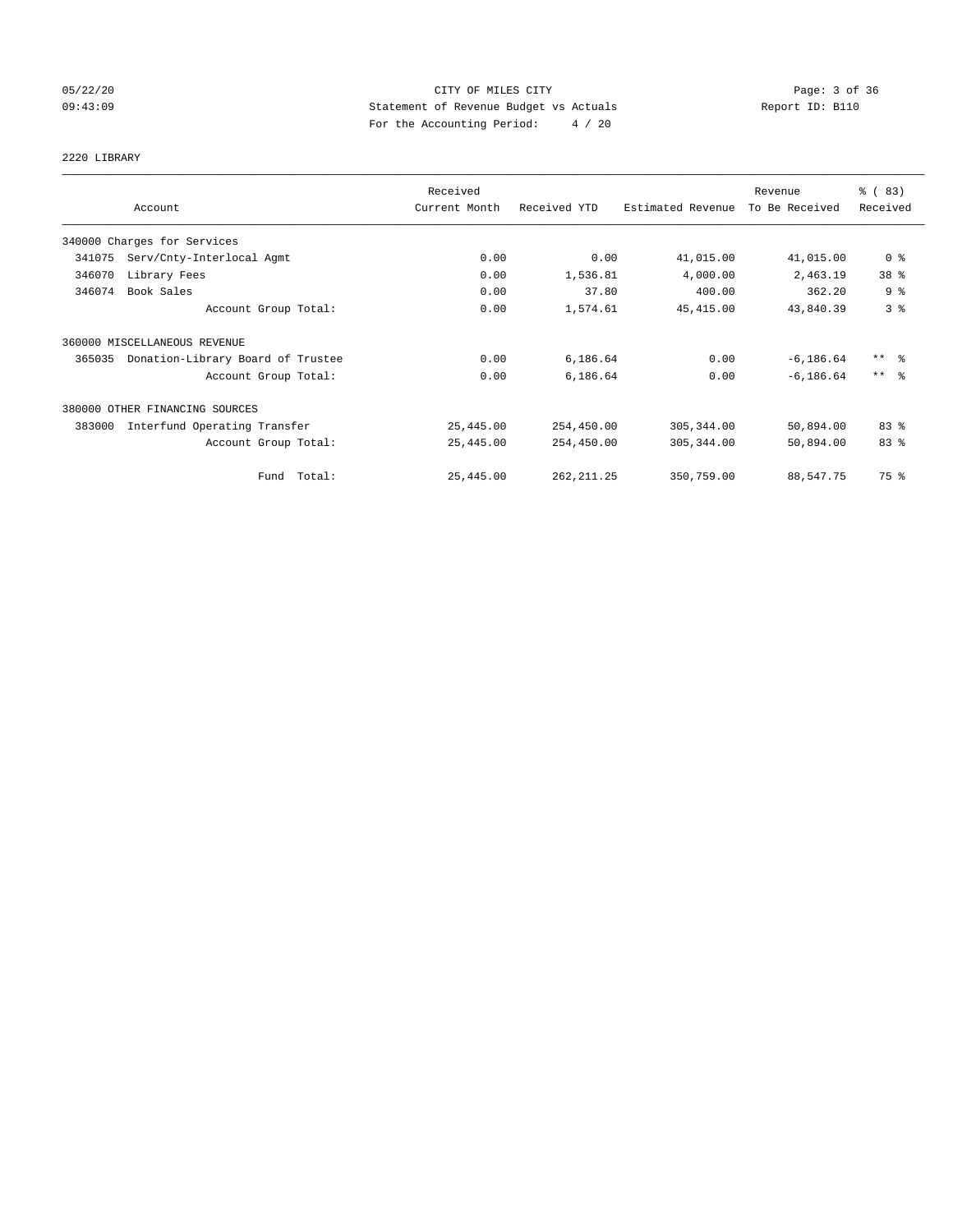## 05/22/20 CITY OF MILES CITY Page: 4 of 36 09:43:09 Statement of Revenue Budget vs Actuals Report ID: B110 For the Accounting Period: 4 / 20

2260 EMERGENCY DISASTER

|              | Account                                | Received<br>Current Month | Received YTD | Estimated Revenue | Revenue<br>To Be Received | $\frac{6}{6}$ (83)<br>Received |
|--------------|----------------------------------------|---------------------------|--------------|-------------------|---------------------------|--------------------------------|
| 310000 TAXES |                                        |                           |              |                   |                           |                                |
| 311010       | Real Property Taxes                    | 0.88                      | 178.23       | 500.00            | 321.77                    | $36*$                          |
| 311020       | Personal Property Taxes                | 0.23                      | 40.01        | 50.00             | 9.99                      | $80*$                          |
| 312000       | Penalty & Interest on Delinquent Taxes | 0.50                      | 25.83        | 0.00              | $-25.83$                  | ** %                           |
|              | Account Group Total:                   | 1.61                      | 244.07       | 550.00            | 305.93                    | $44*$                          |
|              | Total:<br>Fund                         | 1.61                      | 244.07       | 550.00            | 305.93                    | $44*$                          |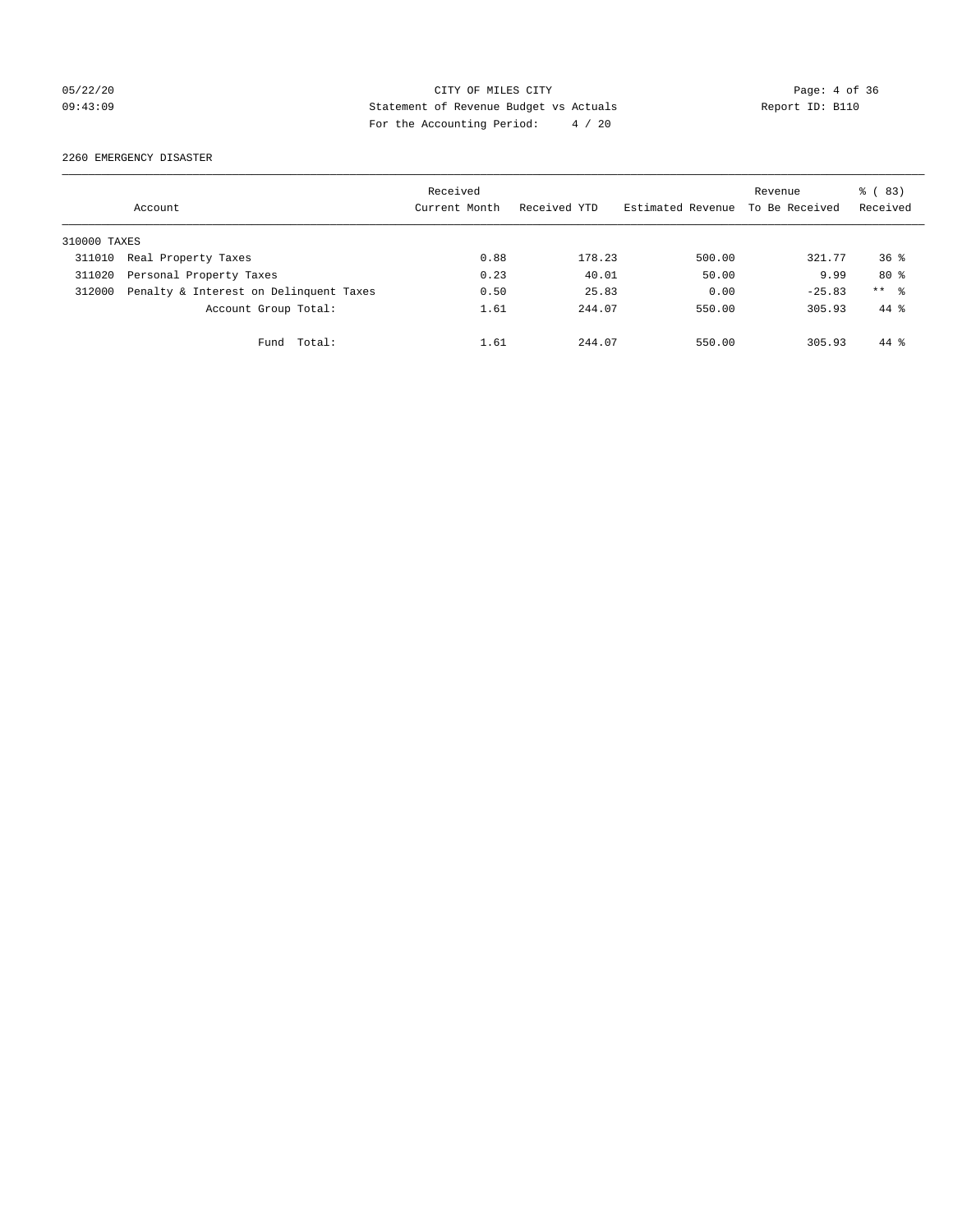## 05/22/20 **CITY OF MILES CITY CONSUMING THE CONSUMING PAGE:** 5 of 36 09:43:09 Statement of Revenue Budget vs Actuals Report ID: B110 For the Accounting Period: 4 / 20

2270 Health

| Account                                | Received<br>Current Month | Received YTD | Estimated Revenue | Revenue<br>To Be Received | 8 (83)<br>Received |
|----------------------------------------|---------------------------|--------------|-------------------|---------------------------|--------------------|
| 380000 OTHER FINANCING SOURCES         |                           |              |                   |                           |                    |
| Interfund Operating Transfer<br>383000 | 0.00                      | 11,500.00    | 11,500.00         | 0.00                      | $100*$             |
| Account Group Total:                   | 0.00                      | 11,500.00    | 11,500.00         | 0.00                      | $100*$             |
| Total:<br>Fund                         | 0.00                      | 11,500.00    | 11,500.00         | 0.00                      | $100*$             |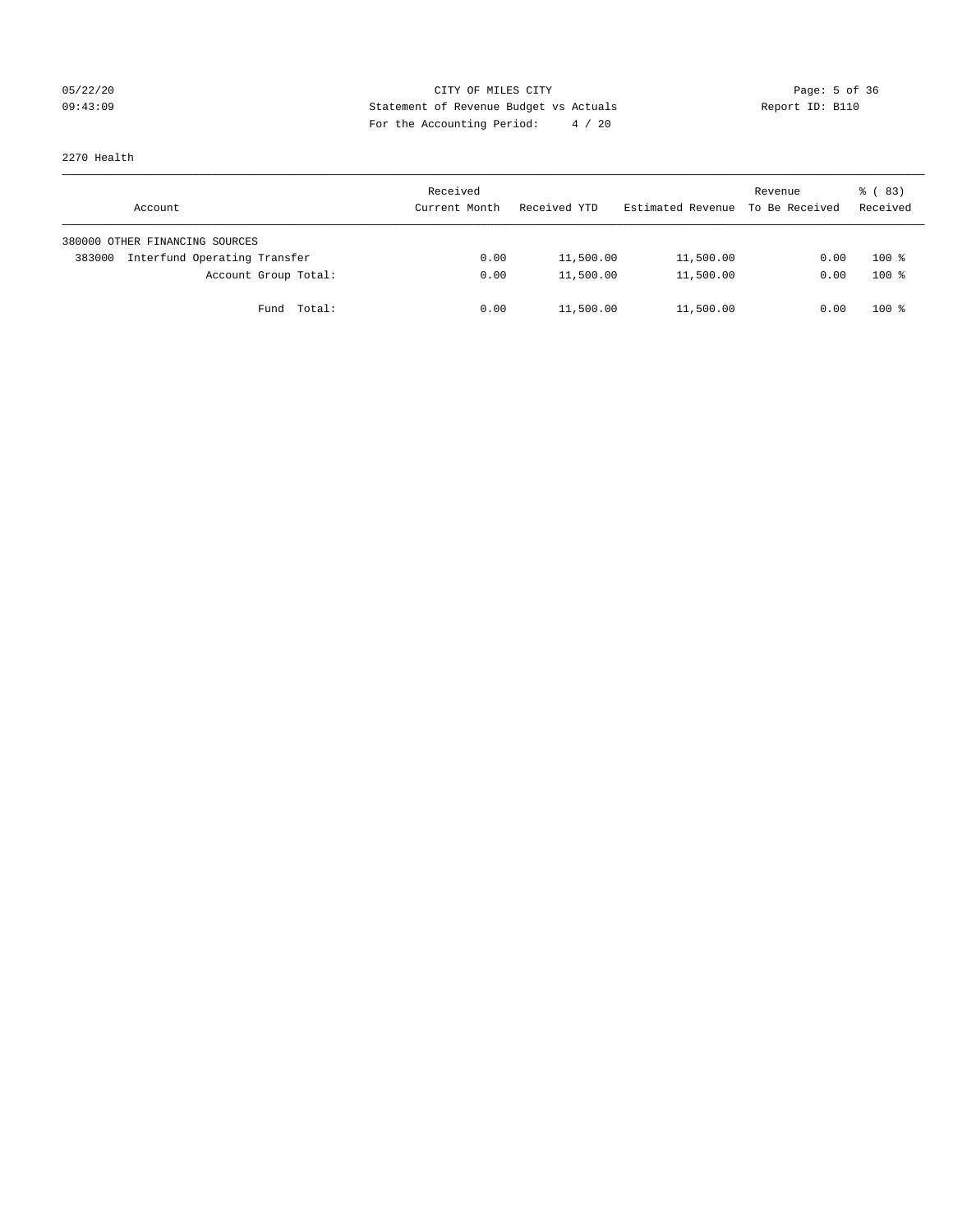## 05/22/20 **CITY OF MILES CITY CONSUMING THE CONSUMING PAGE:** 6 of 36 09:43:09 Statement of Revenue Budget vs Actuals Report ID: B110 For the Accounting Period: 4 / 20

## 2310 TIFD-Downtown

|              | Account                                | Received<br>Current Month | Received YTD | Estimated Revenue | Revenue<br>To Be Received | $\frac{8}{6}$ (83)<br>Received |
|--------------|----------------------------------------|---------------------------|--------------|-------------------|---------------------------|--------------------------------|
| 310000 TAXES |                                        |                           |              |                   |                           |                                |
| 311010       | Real Property Taxes                    | 309.31                    | 52,599.48    | 76,817.00         | 24, 217.52                | 68 %                           |
| 311020       | Personal Property Taxes                | 0.44                      | 188.39       | 10,000.00         | 9,811.61                  | 2 <sup>8</sup>                 |
| 312000       | Penalty & Interest on Delinquent Taxes | 3.31                      | 58.33        | 0.00              | $-58.33$                  | $***$ $-$                      |
|              | Account Group Total:                   | 313.06                    | 52,846.20    | 86,817.00         | 33,970.80                 | 61 %                           |
| 370000       | INVESTMENT EARNINGS                    |                           |              |                   |                           |                                |
| 371010       | Investment Earnings                    | 0.00                      | 1,135.18     | 0.00              | $-1, 135.18$              | ** 왕                           |
|              | Account Group Total:                   | 0.00                      | 1,135.18     | 0.00              | $-1, 135.18$              | $***$ $\approx$                |
|              | Fund Total:                            | 313.06                    | 53,981.38    | 86,817.00         | 32,835.62                 | $62$ $%$                       |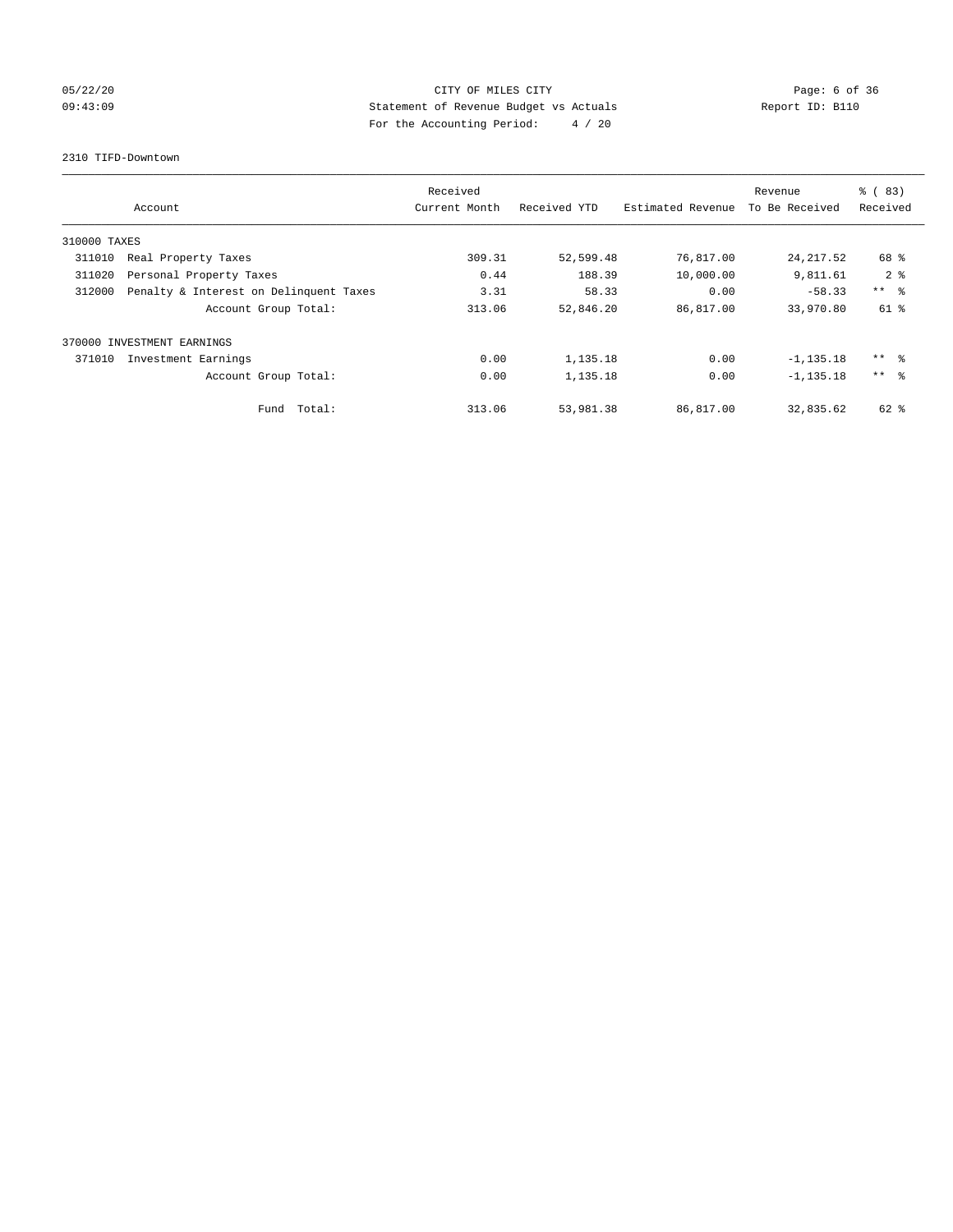## 05/22/20 Page: 7 of 36 09:43:09 Statement of Revenue Budget vs Actuals Report ID: B110 For the Accounting Period: 4 / 20

2350 Local Government/Study Commission

|              | Account                 |             | Received<br>Current Month |      | Received YTD |      | Estimated Revenue To Be Received | Revenue | % (83)<br>Received |
|--------------|-------------------------|-------------|---------------------------|------|--------------|------|----------------------------------|---------|--------------------|
| 310000 TAXES |                         |             |                           |      |              |      |                                  |         |                    |
| 311010       | Real Property Taxes     |             |                           | 0.00 |              | 0.47 | 20.00                            | 19.53   | 2 <sub>8</sub>     |
| 311020       | Personal Property Taxes |             |                           | 0.00 |              | 0.00 | 5.00                             | 5.00    | 0 <sup>8</sup>     |
|              | Account Group Total:    |             |                           | 0.00 |              | 0.47 | 25.00                            | 24.53   | 2 <sup>8</sup>     |
|              |                         | Fund Total: |                           | 0.00 |              | 0.47 | 25.00                            | 24.53   | 2 <sup>8</sup>     |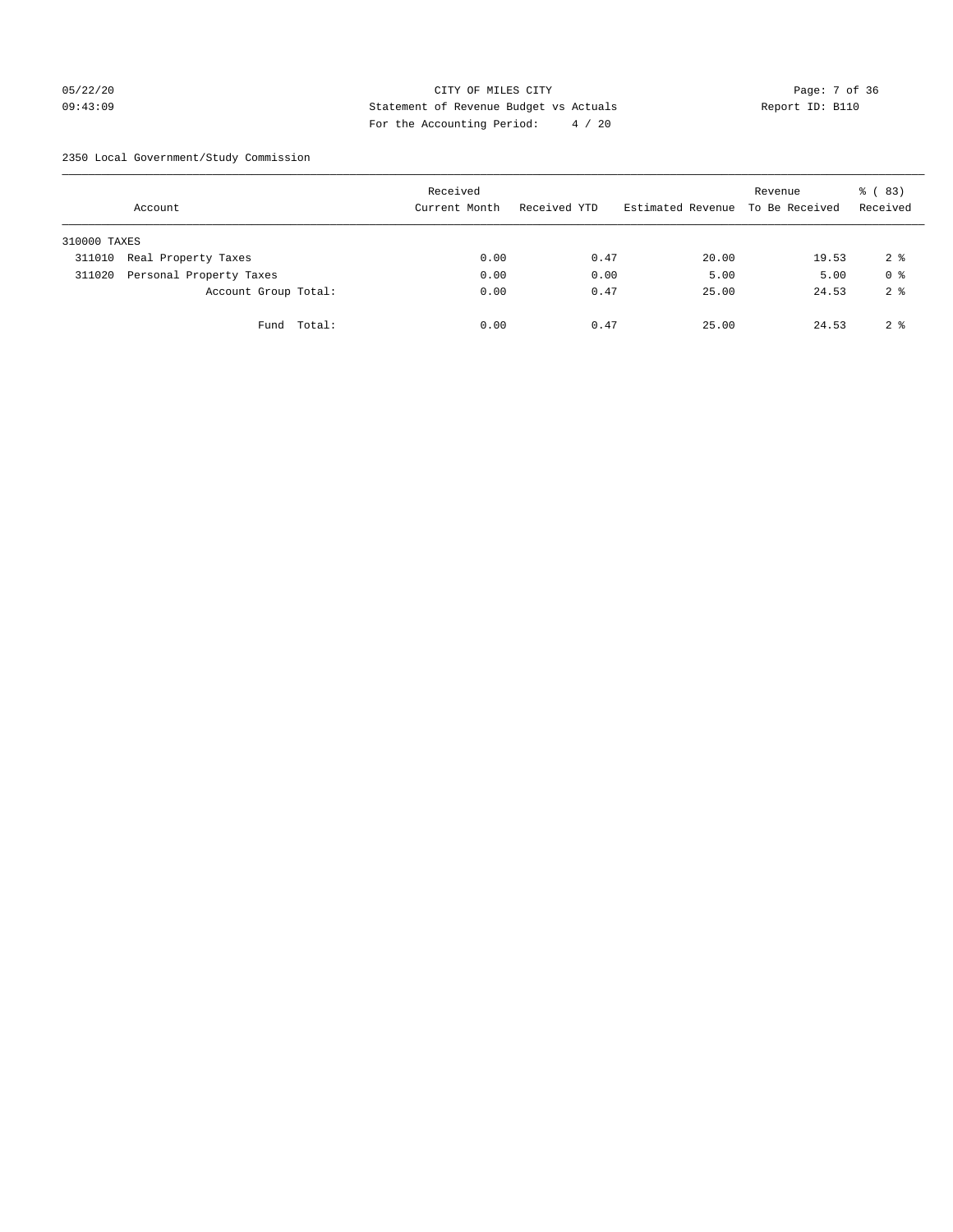## 05/22/20 **CITY OF MILES CITY CONSUMING THE CONSUMING PAGE:** 8 of 36 09:43:09 Statement of Revenue Budget vs Actuals Report ID: B110 For the Accounting Period: 4 / 20

2372 Permissive Medical Levy

|              | Account                                | Received<br>Current Month | Received YTD | Estimated Revenue | Revenue<br>To Be Received | $\frac{6}{6}$ (83)<br>Received |
|--------------|----------------------------------------|---------------------------|--------------|-------------------|---------------------------|--------------------------------|
| 310000 TAXES |                                        |                           |              |                   |                           |                                |
| 311010       | Real Property Taxes                    | 1,562.06                  | 148,787.96   | 259,722.00        | 110,934.04                | $57$ $\frac{6}{3}$             |
| 311020       | Personal Property Taxes                | 21.69                     | 498.96       | 5,500.00          | 5,001.04                  | 9 <sub>8</sub>                 |
| 312000       | Penalty & Interest on Delinquent Taxes | 1.80                      | 90.47        | 0.00              | $-90.47$                  | $***$ $\frac{6}{5}$            |
|              | Account Group Total:                   | 1,585.55                  | 149, 377.39  | 265, 222, 00      | 115,844.61                | $56$ $\frac{6}{3}$             |
|              | Total:<br>Fund                         | 1,585.55                  | 149, 377, 39 | 265, 222, 00      | 115,844.61                | $56$ $\frac{6}{3}$             |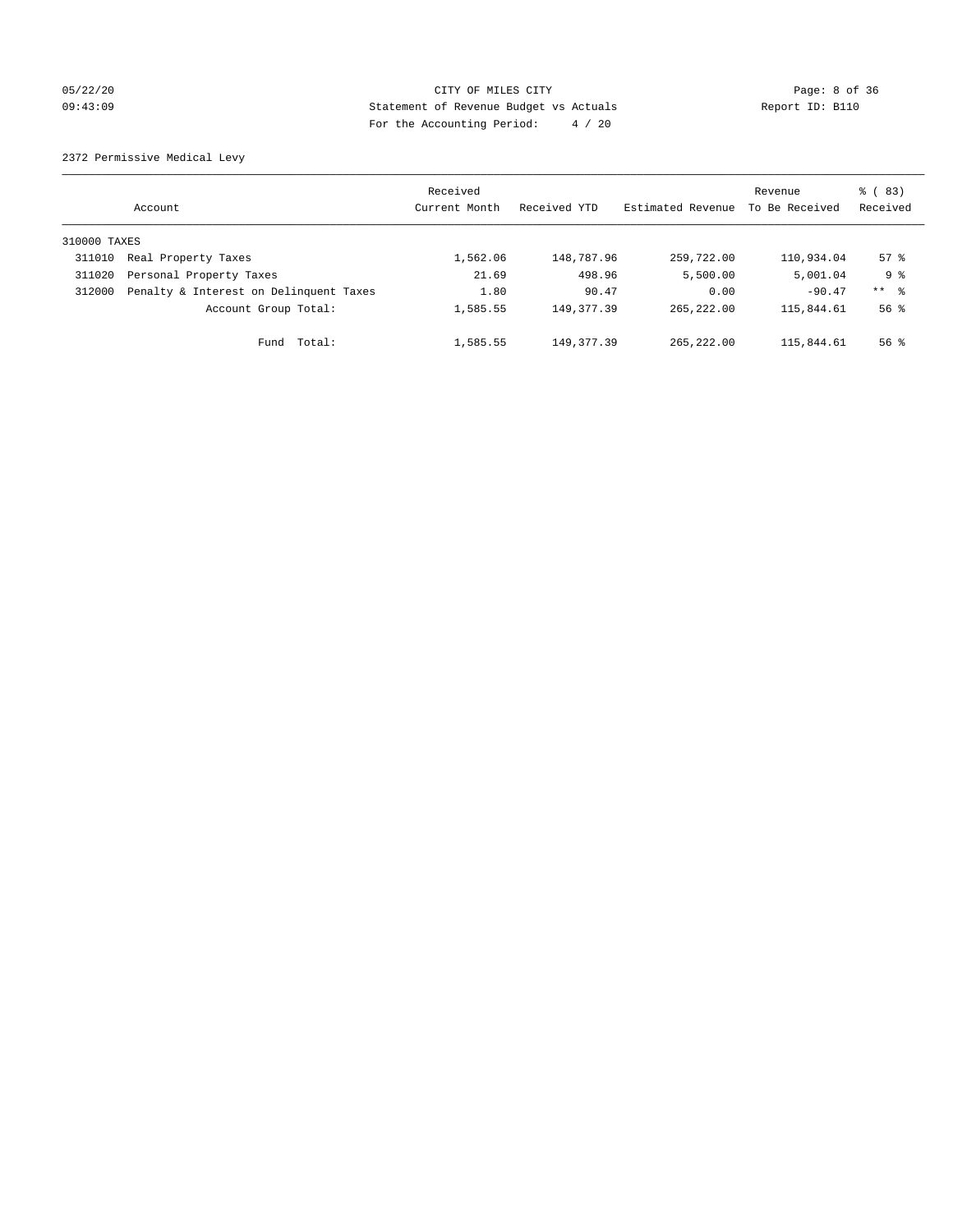## 05/22/20 Page: 9 of 36 09:43:09 Statement of Revenue Budget vs Actuals Report ID: B110 For the Accounting Period: 4 / 20

2390 DRUG FORFEITURE

| Account                      | Received<br>Current Month | Received YTD | Estimated Revenue | Revenue<br>To Be Received | 8 (83)<br>Received |
|------------------------------|---------------------------|--------------|-------------------|---------------------------|--------------------|
| 350000 FINES AND FORFEITURES |                           |              |                   |                           |                    |
| Drug Forfeitures<br>351013   | 0.00                      | 800.00       | 2,000.00          | 1,200.00                  | $40*$              |
| Account Group Total:         | 0.00                      | 800.00       | 2,000.00          | 1,200.00                  | $40*$              |
| Fund Total:                  | 0.00                      | 800.00       | 2,000.00          | 1,200.00                  | $40*$              |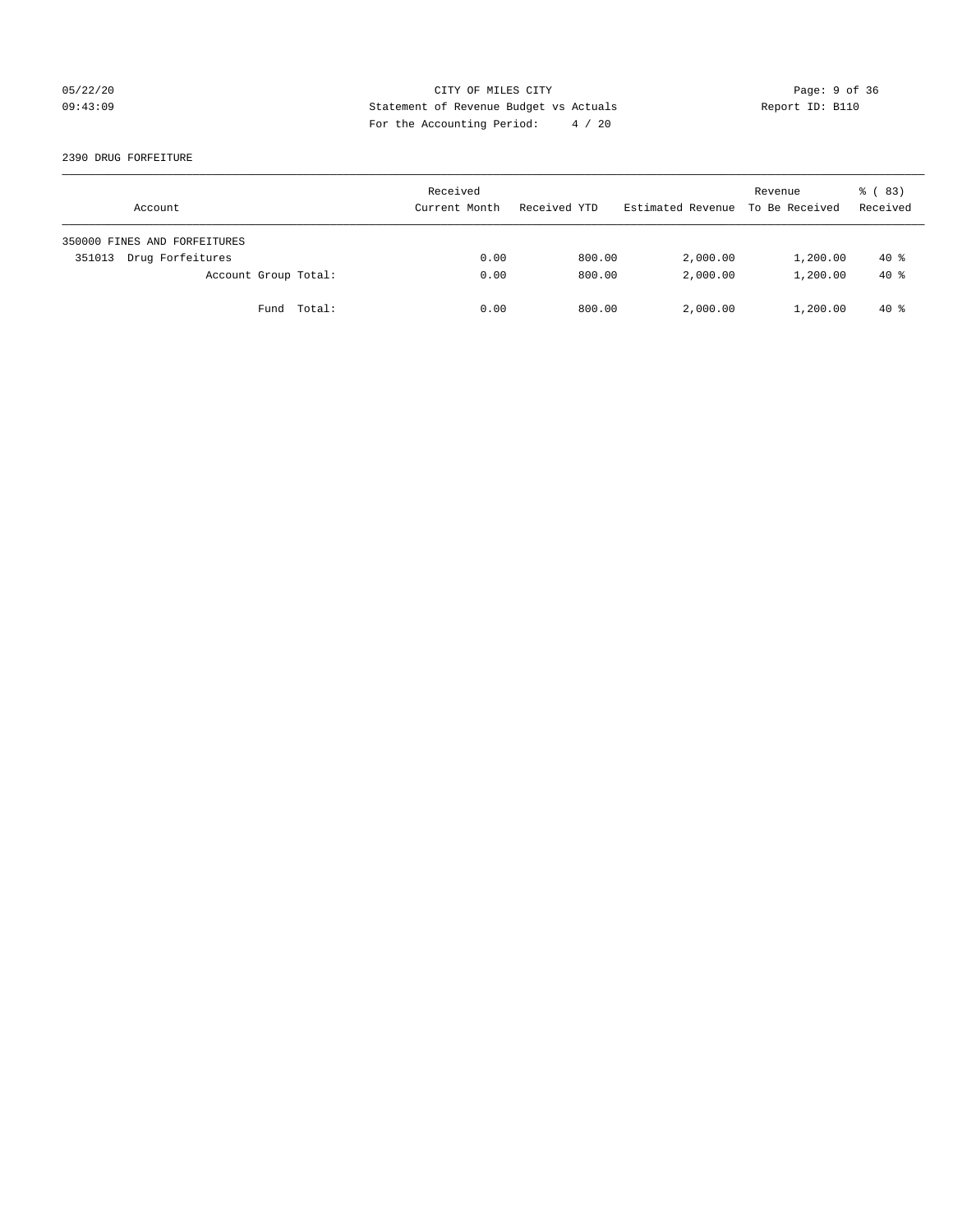## 05/22/20 Page: 10 of 36 09:43:09 Statement of Revenue Budget vs Actuals Report ID: B110 For the Accounting Period: 4 / 20

## 2394 BUILDING CODE ENFORCEMENT

| Account                              | Received<br>Current Month | Received YTD | Estimated Revenue | Revenue<br>To Be Received | 8 (83)<br>Received |
|--------------------------------------|---------------------------|--------------|-------------------|---------------------------|--------------------|
| 320000 LICENSES AND PERMITS          |                           |              |                   |                           |                    |
| Building & Related Permits<br>323010 | 29,699.75                 | 161,099.29   | 145,600.00        | $-15, 499.29$             | $111*$             |
| Account Group Total:                 | 29,699.75                 | 161,099.29   | 145,600.00        | $-15, 499, 29$            | $111$ %            |
| Fund Total:                          | 29,699.75                 | 161,099.29   | 145,600.00        | $-15, 499, 29$            | $111*$             |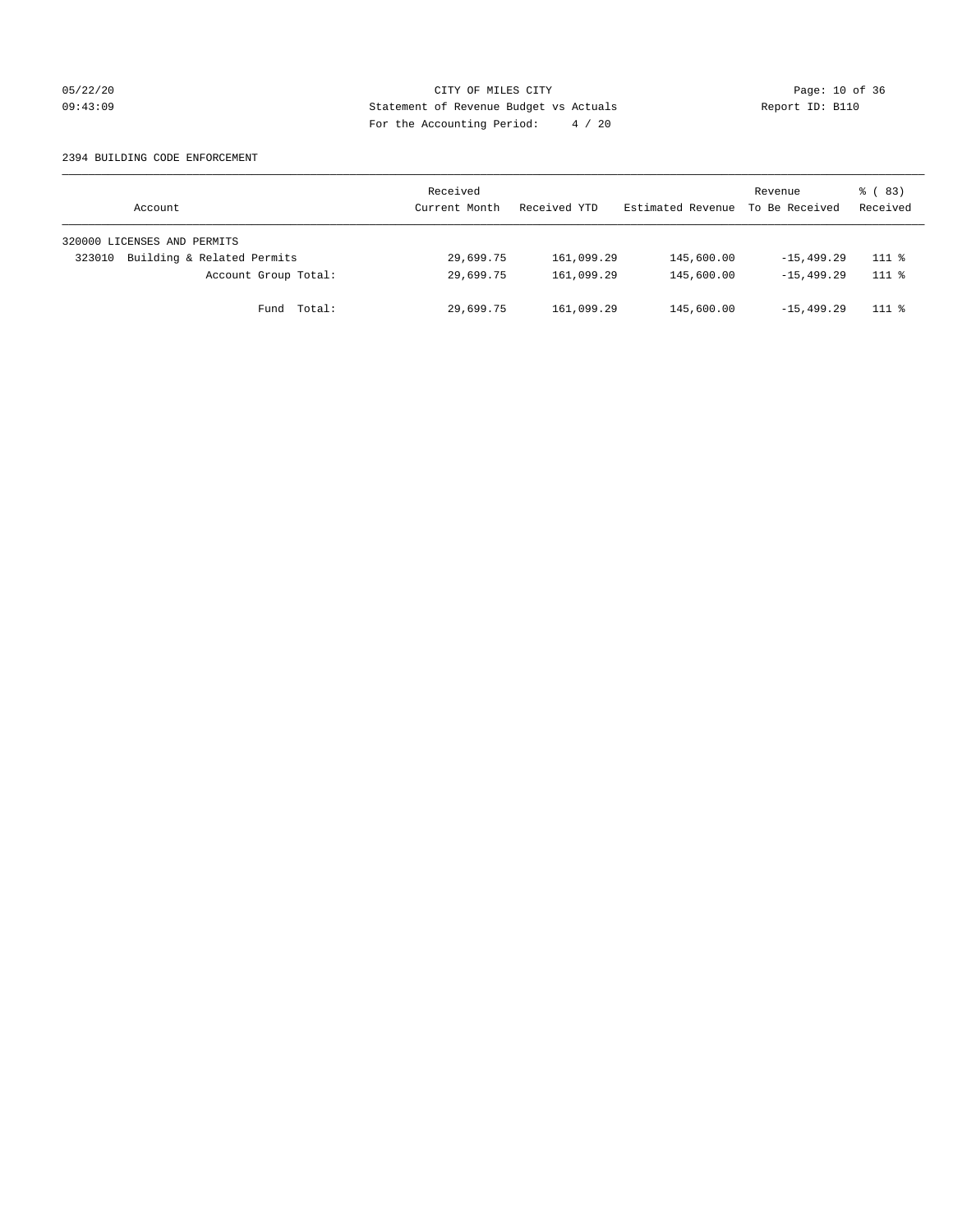## 05/22/20 Page: 11 of 36 09:43:09 Statement of Revenue Budget vs Actuals Report ID: B110 For the Accounting Period: 4 / 20

2400 LTG M D#165-(Gen City)

| Account                                            | Received<br>Current Month | Received YTD | Estimated Revenue | Revenue<br>To Be Received | % (83)<br>Received |
|----------------------------------------------------|---------------------------|--------------|-------------------|---------------------------|--------------------|
|                                                    |                           |              |                   |                           |                    |
| 360000 MISCELLANEOUS REVENUE                       |                           |              |                   |                           |                    |
| 363010<br>Maintenance Assessments                  | 1,519.64                  | 115,107.67   | 175,342.00        | 60,234.33                 | 66 %               |
| 363040<br>Penalty & Interest on Deling Assessments | 10.72                     | 383.99       | 550.00            | 166.01                    | 70 %               |
| Account Group Total:                               | 1,530.36                  | 115,491.66   | 175,892.00        | 60,400.34                 | 66 %               |
| 370000 INVESTMENT EARNINGS                         |                           |              |                   |                           |                    |
| 371010<br>Investment Earnings                      | 0.00                      | 1,089.70     | 900.00            | $-189.70$                 | $121$ %            |
| Account Group Total:                               | 0.00                      | 1,089.70     | 900.00            | $-189.70$                 | $121$ %            |
| Total:<br>Fund                                     | 1,530.36                  | 116,581.36   | 176,792.00        | 60,210.64                 | 66 %               |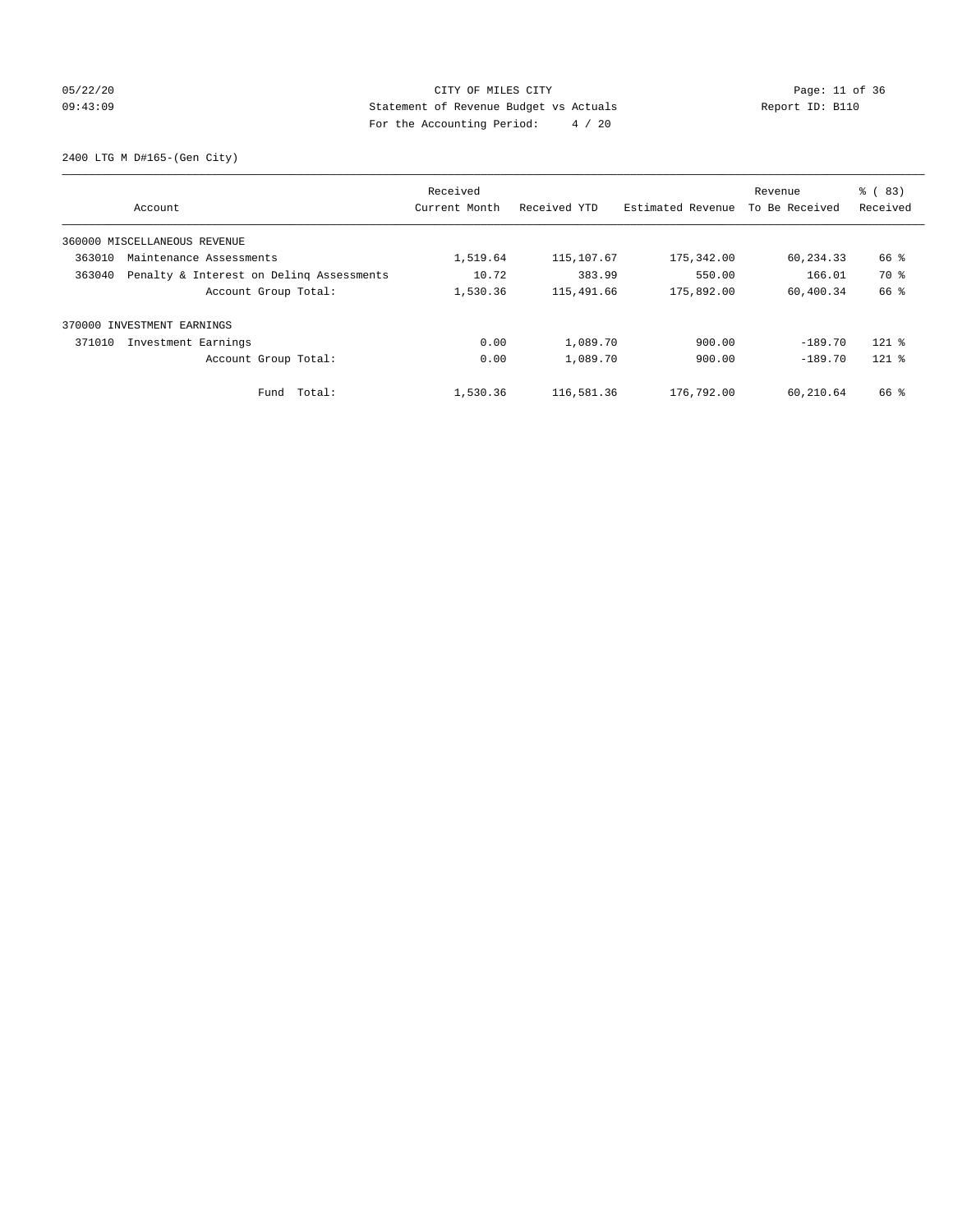## 05/22/20 Page: 12 of 36 09:43:09 Statement of Revenue Budget vs Actuals Report ID: B110 For the Accounting Period: 4 / 20

2420 LTG M D#167-(MilesAddn Etc)

|        |                                          | Received      |              | Revenue           | % (83)         |                 |
|--------|------------------------------------------|---------------|--------------|-------------------|----------------|-----------------|
|        | Account                                  | Current Month | Received YTD | Estimated Revenue | To Be Received | Received        |
|        | 360000 MISCELLANEOUS REVENUE             |               |              |                   |                |                 |
| 363010 | Maintenance Assessments                  | 204.96        | 15,645.88    | 26,100.00         | 10,454.12      | 60 %            |
| 363040 | Penalty & Interest on Deling Assessments | 0.79          | 57.22        | 100.00            | 42.78          | 57 <sup>8</sup> |
|        | Account Group Total:                     | 205.75        | 15,703.10    | 26,200.00         | 10,496.90      | 60 %            |
|        | 370000 INVESTMENT EARNINGS               |               |              |                   |                |                 |
| 371010 | Investment Earnings                      | 0.00          | 223.74       | 200.00            | $-23.74$       | $112*$          |
|        | Account Group Total:                     | 0.00          | 223.74       | 200.00            | $-23.74$       | $112*$          |
|        | Fund Total:                              | 205.75        | 15,926.84    | 26,400.00         | 10,473.16      | 60 %            |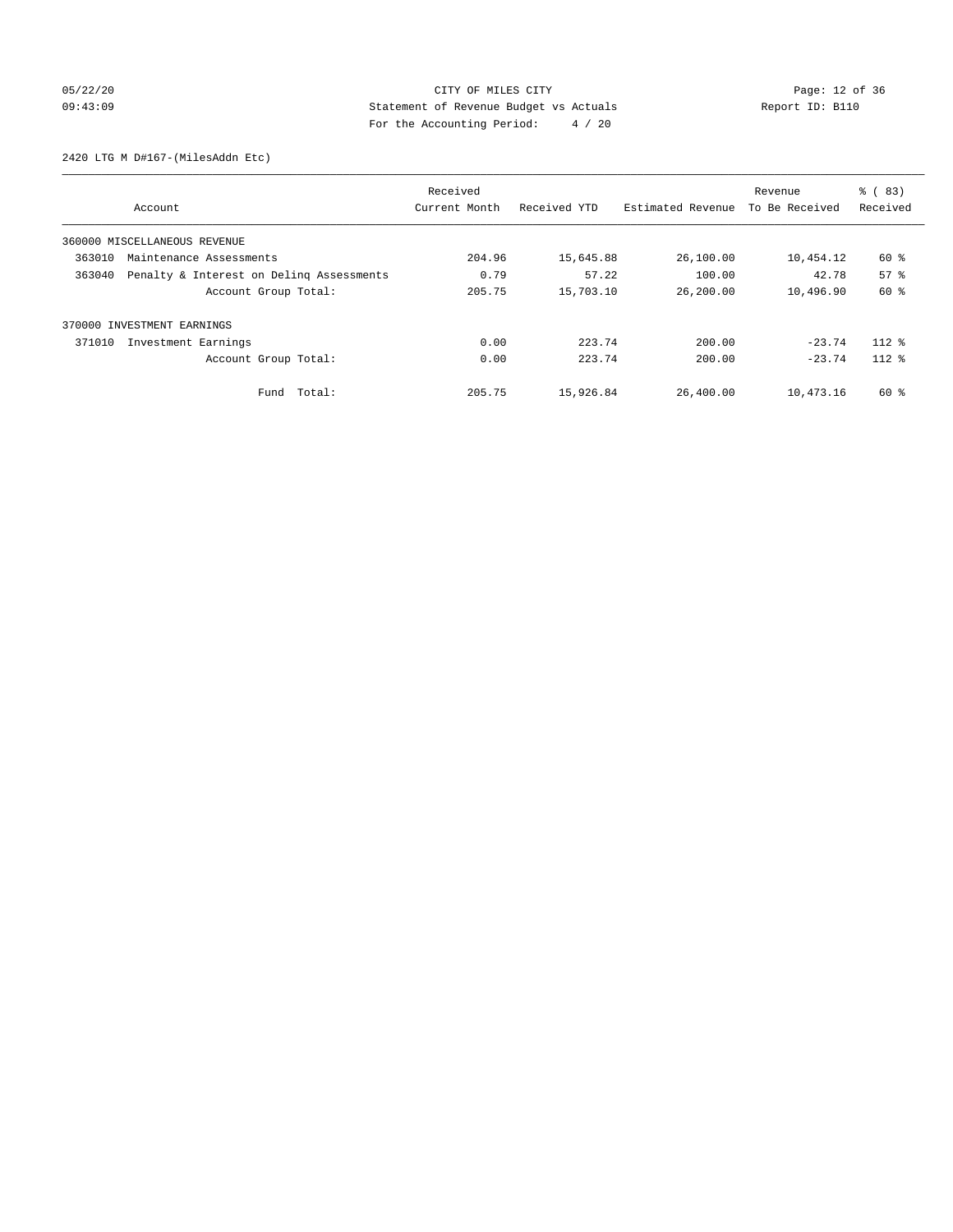## 05/22/20 Page: 13 of 36 CITY OF MILES CITY CONTROL PAGE: 13 of 36 09:43:09 Statement of Revenue Budget vs Actuals Report ID: B110 For the Accounting Period: 4 / 20

2430 LTG M D#171-(Balsam Est)

|                                                    | Received      |              |                   | Revenue        | $\frac{6}{6}$ (83) |
|----------------------------------------------------|---------------|--------------|-------------------|----------------|--------------------|
| Account                                            | Current Month | Received YTD | Estimated Revenue | To Be Received | Received           |
| 360000 MISCELLANEOUS REVENUE                       |               |              |                   |                |                    |
| 363010<br>Maintenance Assessments                  | 46.86         | 3,416.50     | 5,716.00          | 2,299.50       | 60 %               |
| 363040<br>Penalty & Interest on Deling Assessments | 0.18          | 10.36        | 5.00              | $-5.36$        | $207$ $%$          |
| Account Group Total:                               | 47.04         | 3,426.86     | 5,721.00          | 2,294.14       | 60 %               |
| 370000 INVESTMENT EARNINGS                         |               |              |                   |                |                    |
| 371010<br>Investment Earnings                      | 0.00          | 44.07        | 300.00            | 255.93         | 15 <sup>8</sup>    |
| Account Group Total:                               | 0.00          | 44.07        | 300.00            | 255.93         | 15 <sup>8</sup>    |
| Total:<br>Fund                                     | 47.04         | 3,470.93     | 6,021.00          | 2,550.07       | 58 %               |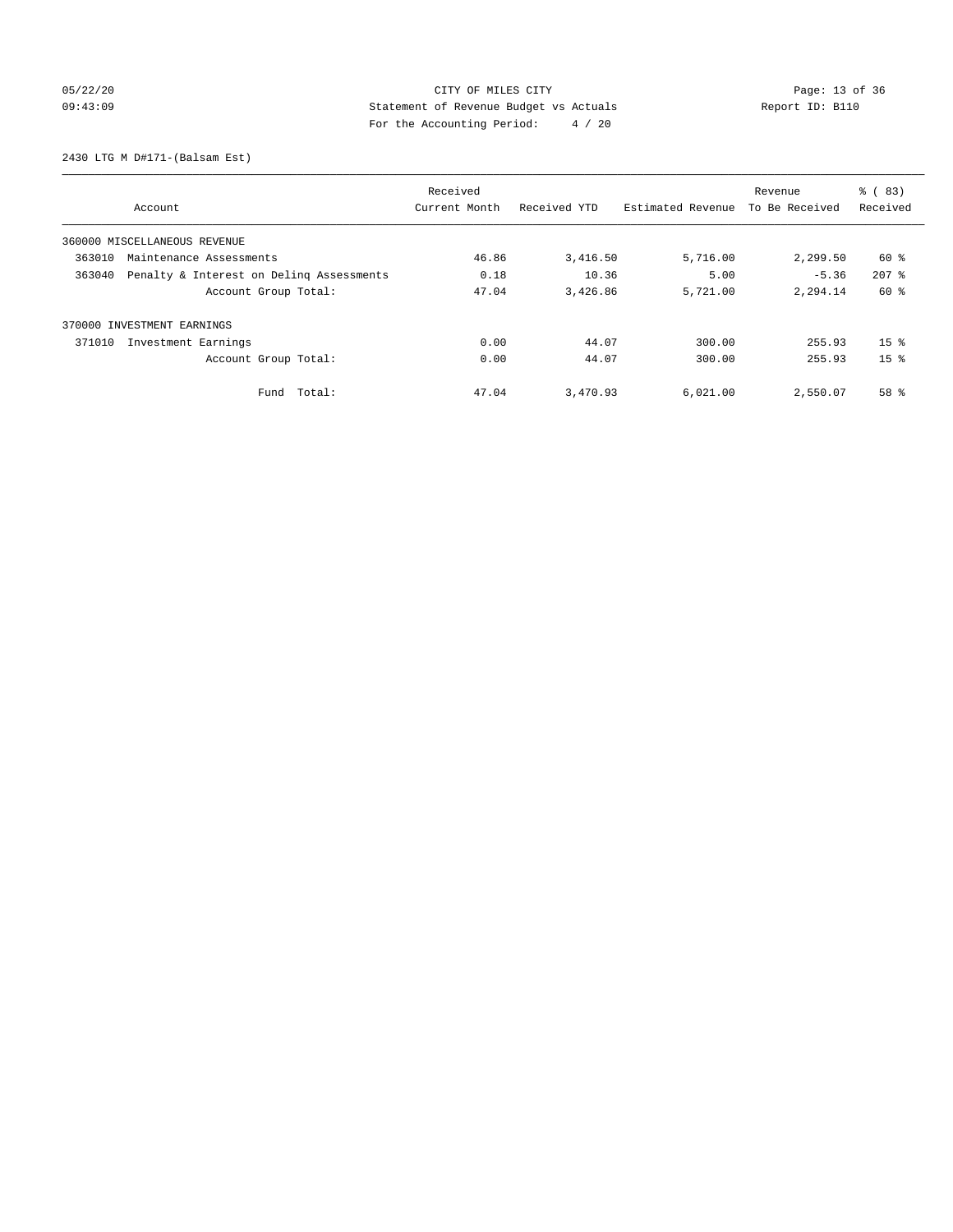## 05/22/20 Page: 14 of 36 09:43:09 Statement of Revenue Budget vs Actuals Report ID: B110 For the Accounting Period: 4 / 20

2440 LTG M D#172-(Main Str)

|                                                    |                              | Received      |              |                   | Revenue        | % (83)    |
|----------------------------------------------------|------------------------------|---------------|--------------|-------------------|----------------|-----------|
|                                                    | Account                      | Current Month | Received YTD | Estimated Revenue | To Be Received | Received  |
|                                                    | 360000 MISCELLANEOUS REVENUE |               |              |                   |                |           |
| 363010                                             | Maintenance Assessments      |               | 21,626.51    | 33,451.00         | 11,824.49      | 65 %      |
| Penalty & Interest on Deling Assessments<br>363040 |                              | 0.49          | 53.65        | 100.00            | 46.35          | 54 %      |
|                                                    | Account Group Total:         | 126.63        | 21,680.16    | 33,551.00         | 11,870.84      | 65 %      |
|                                                    | 370000 INVESTMENT EARNINGS   |               |              |                   |                |           |
| 371010                                             | Investment Earnings          | 0.00          | 67.09        | 50.00             | $-17.09$       | $134$ $%$ |
|                                                    | Account Group Total:         | 0.00          | 67.09        | 50.00             | $-17.09$       | $134$ $%$ |
|                                                    | Fund Total:                  | 126.63        | 21,747.25    | 33,601.00         | 11,853.75      | 65 %      |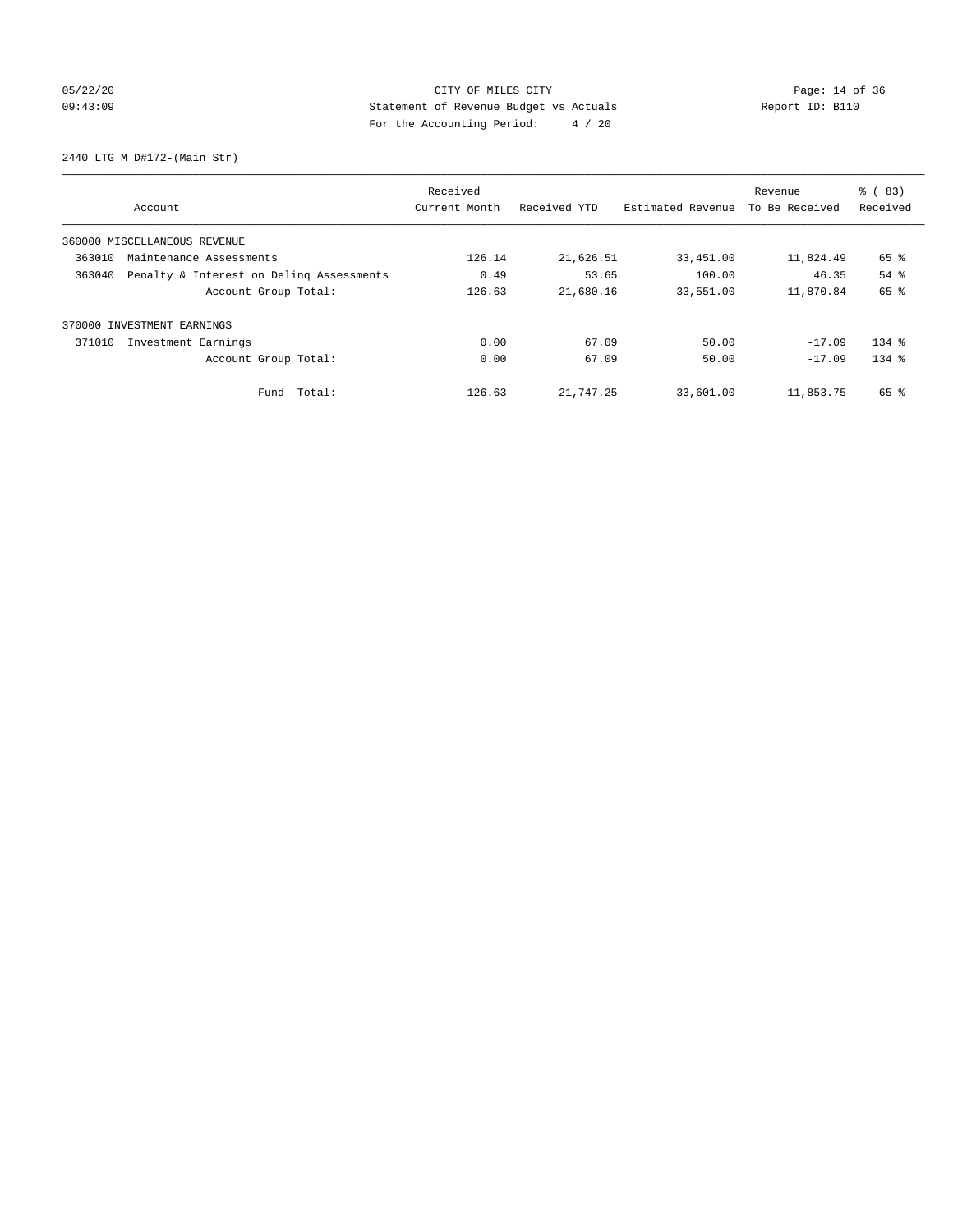## 05/22/20 Page: 15 of 36 CITY OF MILES CITY CONTROL PAGE: 15 of 36 09:43:09 Statement of Revenue Budget vs Actuals Report ID: B110 For the Accounting Period: 4 / 20

2450 LTG M D#195-(SG-Trico)

|        |                                          | Received                      |                   |                | Revenue  | % (83)   |
|--------|------------------------------------------|-------------------------------|-------------------|----------------|----------|----------|
|        | Account                                  | Received YTD<br>Current Month | Estimated Revenue | To Be Received | Received |          |
|        | 360000 MISCELLANEOUS REVENUE             |                               |                   |                |          |          |
| 363010 | Maintenance Assessments                  |                               | 3,532.49          | 5,897.00       | 2,364.51 | 60 %     |
| 363040 | Penalty & Interest on Deling Assessments | 0.40                          | 5.21              | 10.00          | 4.79     | $52$ $%$ |
|        | Account Group Total:                     | 104.72                        | 3,537.70          | 5,907.00       | 2,369.30 | 60 %     |
|        | 370000 INVESTMENT EARNINGS               |                               |                   |                |          |          |
| 371010 | Investment Earnings                      | 0.00                          | 50.90             | 50.00          | $-0.90$  | $102$ %  |
|        | Account Group Total:                     | 0.00                          | 50.90             | 50.00          | $-0.90$  | $102$ %  |
|        | Fund Total:                              | 104.72                        | 3,588.60          | 5,957.00       | 2,368.40 | 60 %     |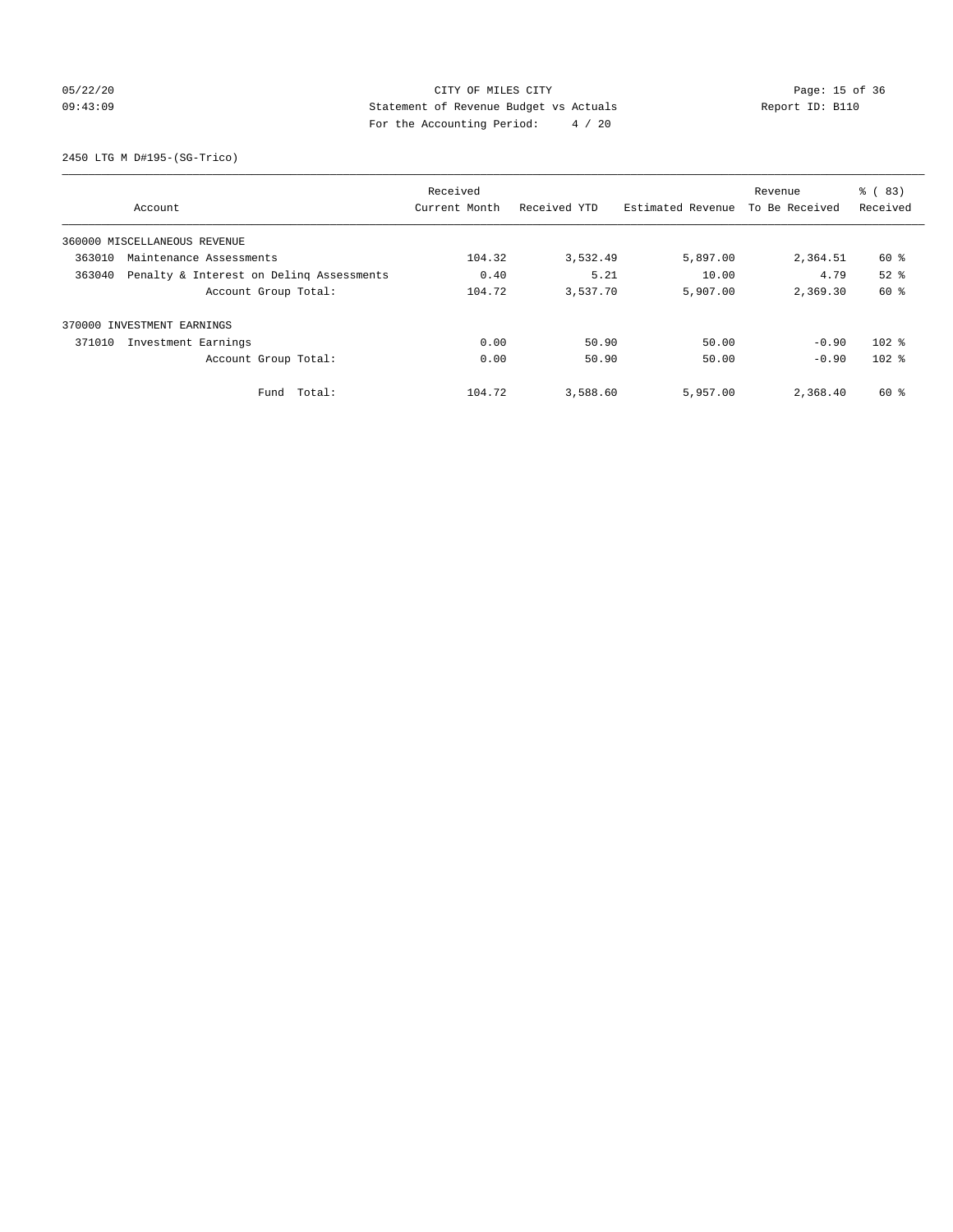## 05/22/20 Page: 16 of 36 CITY OF MILES CITY CONTROL PAGE: 16 of 36 09:43:09 Statement of Revenue Budget vs Actuals Report ID: B110 For the Accounting Period: 4 / 20

2470 LTG M D#202-(SG-MDU&NV)

|                              |                                          | Received      |              |                   | Revenue        | % (83)<br>Received |
|------------------------------|------------------------------------------|---------------|--------------|-------------------|----------------|--------------------|
| Account                      |                                          | Current Month | Received YTD | Estimated Revenue | To Be Received |                    |
| 360000 MISCELLANEOUS REVENUE |                                          |               |              |                   |                |                    |
| 363010                       | Maintenance Assessments                  |               | 5,833.36     | 9,308.00          | 3,474.64       | 63 %               |
| 363040                       | Penalty & Interest on Deling Assessments | 0.18          | 51.01        | 50.00             | $-1.01$        | $102$ %            |
|                              | Account Group Total:                     | 47.52         | 5,884.37     | 9,358.00          | 3,473.63       | 63 %               |
| 370000 INVESTMENT EARNINGS   |                                          |               |              |                   |                |                    |
| 371010                       | Investment Earnings                      | 0.00          | 41.62        | 10.00             | $-31.62$       | $416$ %            |
|                              | Account Group Total:                     | 0.00          | 41.62        | 10.00             | $-31.62$       | $416$ %            |
|                              | Fund Total:                              | 47.52         | 5,925.99     | 9,368.00          | 3,442.01       | 63 %               |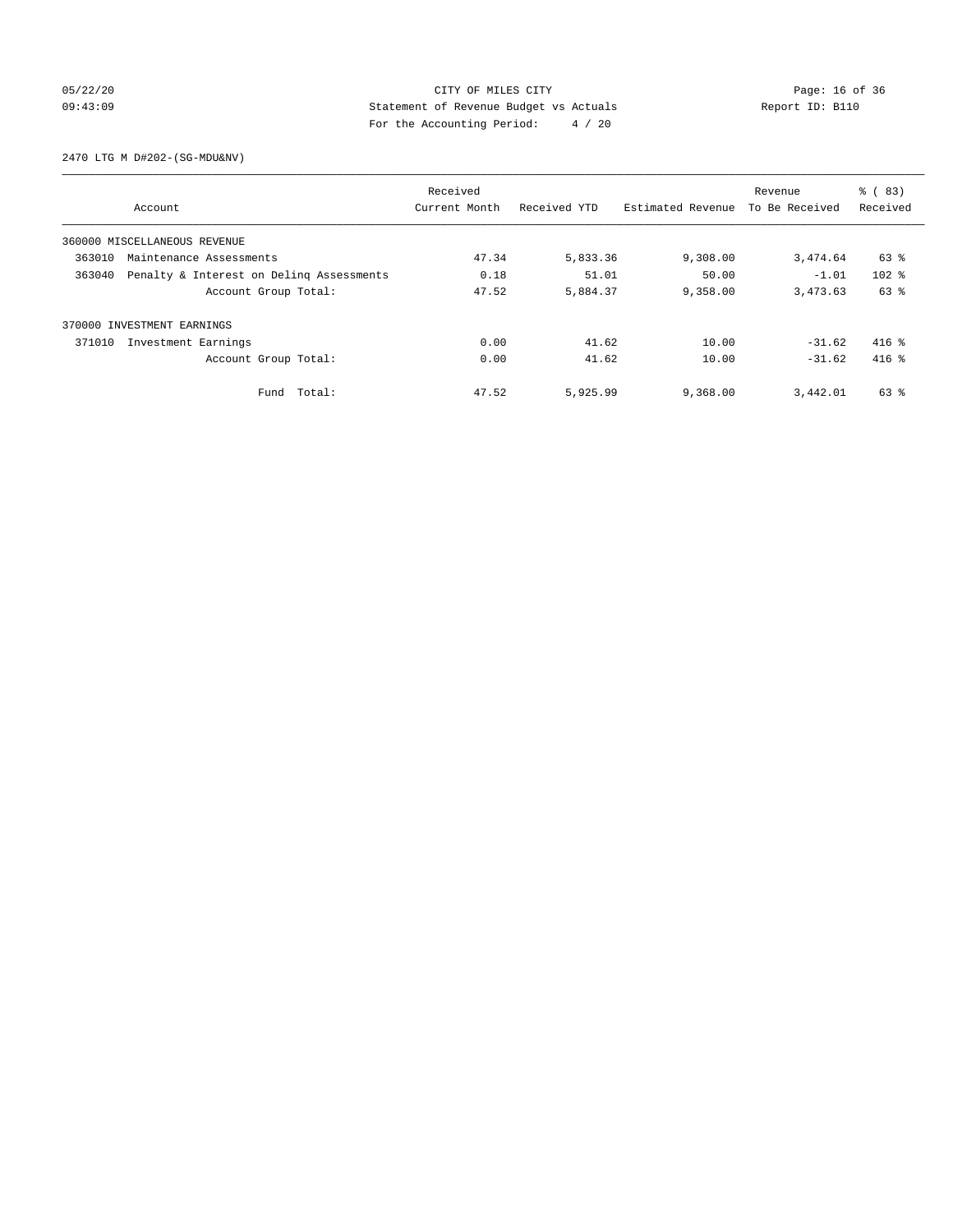## 05/22/20 Page: 17 of 36 09:43:09 Statement of Revenue Budget vs Actuals Report ID: B110 For the Accounting Period: 4 / 20

2480 LTG M M#173-(Milestown Estates)

| Received                          |                                          |               |              |                   | Revenue        | % (83)    |
|-----------------------------------|------------------------------------------|---------------|--------------|-------------------|----------------|-----------|
| Account                           |                                          | Current Month | Received YTD | Estimated Revenue | To Be Received | Received  |
| 360000 MISCELLANEOUS REVENUE      |                                          |               |              |                   |                |           |
| 363010<br>Maintenance Assessments |                                          | 0.00          | 2,145.72     | 2,874.00          | 728.28         | 75 %      |
| 363040                            | Penalty & Interest on Deling Assessments | 0.00          | 4.73         | 2.00              | $-2.73$        | $237$ $%$ |
|                                   | Account Group Total:                     | 0.00          | 2,150.45     | 2,876.00          | 725.55         | 75 %      |
| 370000 INVESTMENT EARNINGS        |                                          |               |              |                   |                |           |
| 371010<br>Investment Earnings     |                                          | 0.00          | 10.45        | 25.00             | 14.55          | $42*$     |
|                                   | Account Group Total:                     | 0.00          | 10.45        | 25.00             | 14.55          | $42*$     |
|                                   | Fund Total:                              | 0.00          | 2,160.90     | 2,901.00          | 740.10         | 74 %      |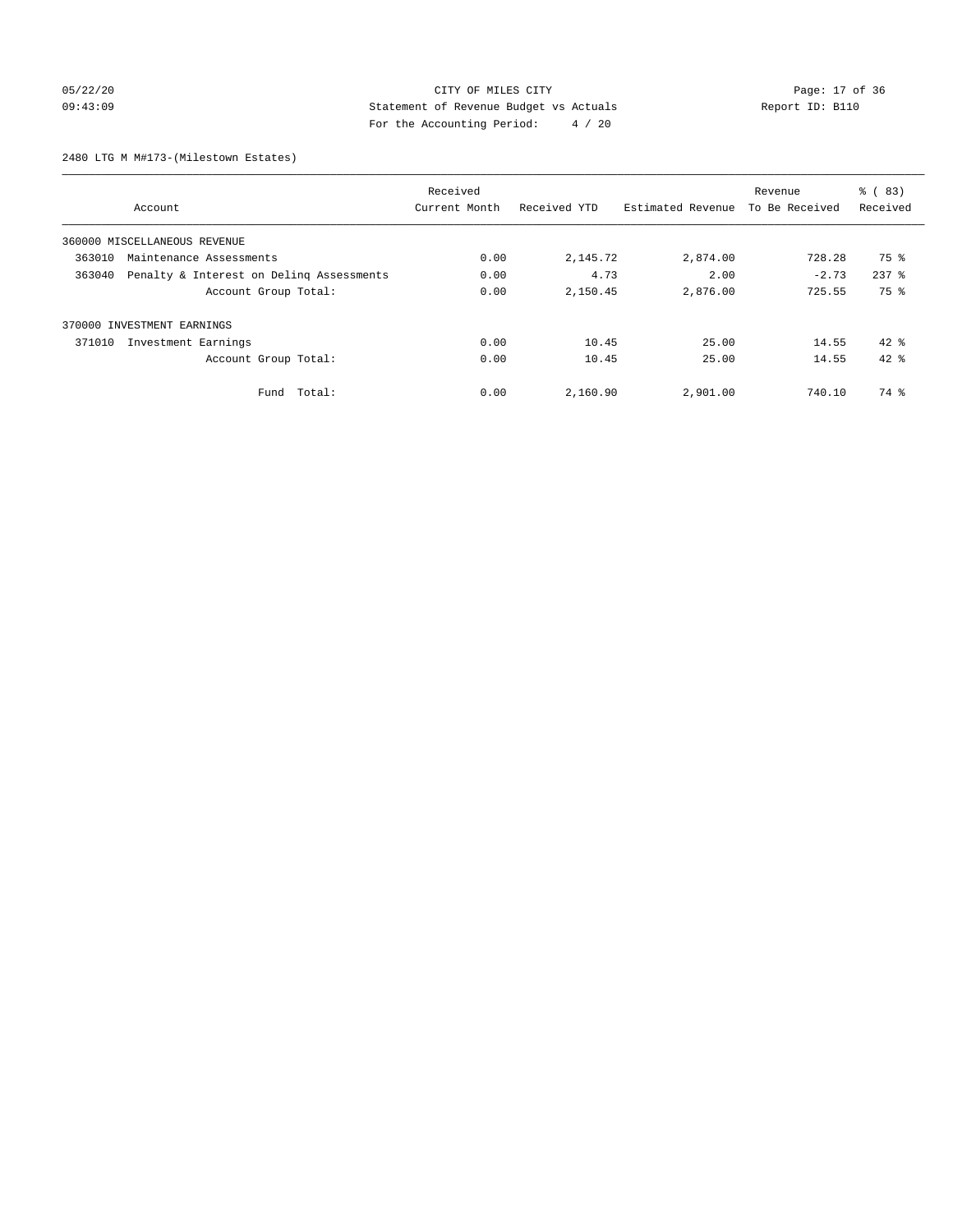## 05/22/20 Page: 18 of 36 CITY OF MILES CITY CONTROL PAGE: 18 of 36 09:43:09 Statement of Revenue Budget vs Actuals Report ID: B110 For the Accounting Period: 4 / 20

2510 STR MAINT DIST #204

|        |                                          | Received      |              |                   | Revenue        | % (83)          |
|--------|------------------------------------------|---------------|--------------|-------------------|----------------|-----------------|
|        | Account                                  | Current Month | Received YTD | Estimated Revenue | To Be Received | Received        |
|        | 330000 INTERGOVERNMENTAL REVENUES        |               |              |                   |                |                 |
| 331113 | FEMA -Projects                           | 0.00          | 10,798.05    | 32,467.00         | 21,668.95      | 33 <sup>8</sup> |
|        | Account Group Total:                     | 0.00          | 10,798.05    | 32,467.00         | 21,668.95      | 33 <sup>8</sup> |
|        | 360000 MISCELLANEOUS REVENUE             |               |              |                   |                |                 |
| 362020 | MISC REVENUE                             | 0.00          | 2,342.29     | 0.00              | $-2,342.29$    | $***$ $ -$      |
| 363010 | Maintenance Assessments                  | 12,831.50     | 1,084,857.99 | 1,704,326.00      | 619,468.01     | $64$ $%$        |
| 363040 | Penalty & Interest on Deling Assessments | 49.69         | 2,870.01     | 4,000.00          | 1,129.99       | $72$ $%$        |
|        | Account Group Total:                     | 12,881.19     | 1,090,070.29 | 1,708,326.00      | 618, 255.71    | 64 %            |
|        | 370000 INVESTMENT EARNINGS               |               |              |                   |                |                 |
| 371010 | Investment Earnings                      | 0.00          | 7,361.14     | 10,000.00         | 2,638.86       | 74 %            |
|        | Account Group Total:                     | 0.00          | 7,361.14     | 10,000.00         | 2,638.86       | 74 %            |
|        | 380000 OTHER FINANCING SOURCES           |               |              |                   |                |                 |
| 383000 | Interfund Operating Transfer             | 0.00          | 0.00         | 84,771.00         | 84,771.00      | 0 <sup>8</sup>  |
|        | Account Group Total:                     | 0.00          | 0.00         | 84,771.00         | 84,771.00      | 0 <sup>8</sup>  |
|        | Fund Total:                              | 12,881.19     | 1,108,229.48 | 1,835,564.00      | 727, 334.52    | $60*$           |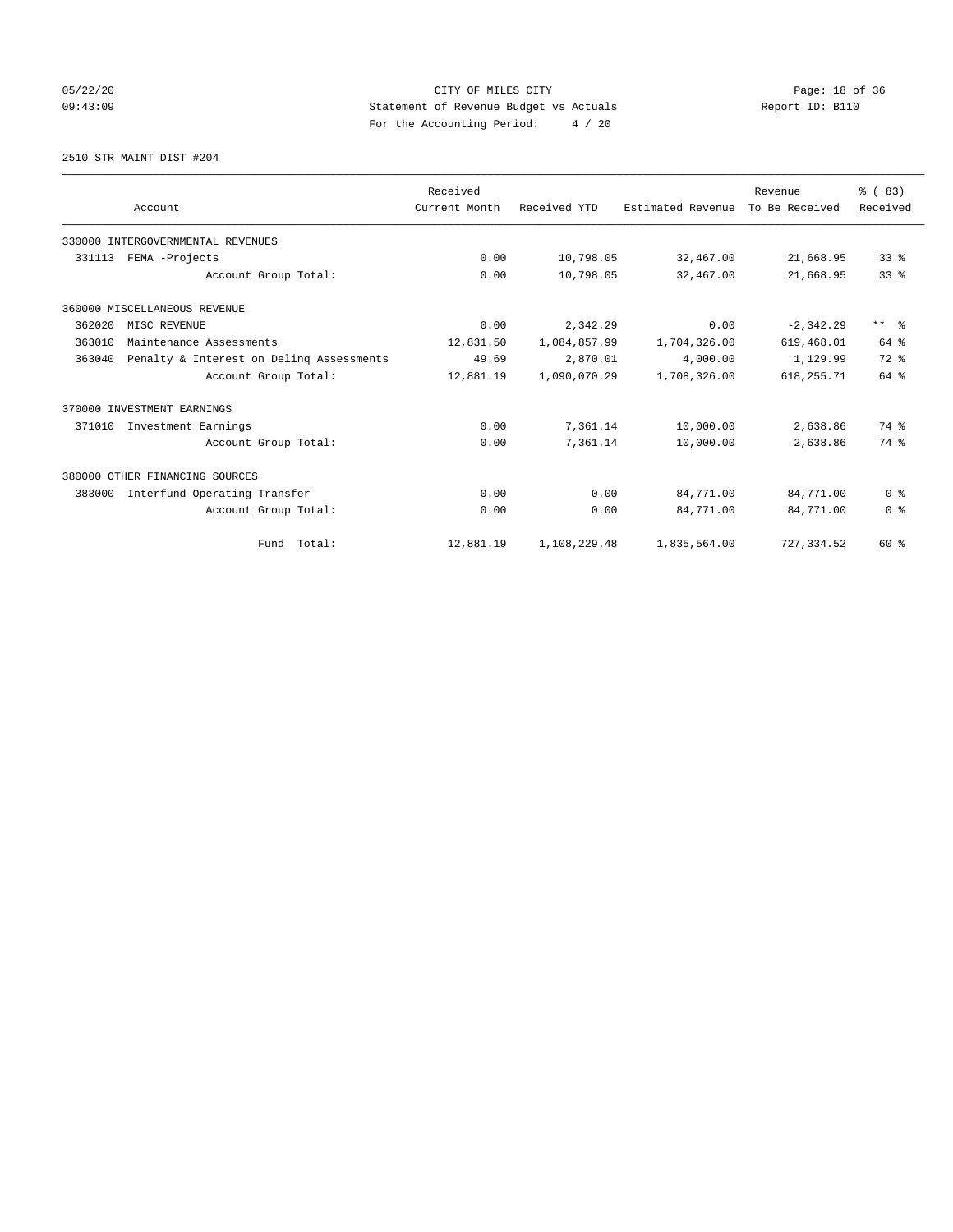## 05/22/20 Page: 19 of 36 CITY OF MILES CITY CONTROL PAGE: 19 Of 36 09:43:09 Statement of Revenue Budget vs Actuals Report ID: B110 For the Accounting Period: 4 / 20

2520 STR MAINT DIST #205

|        |                                          | Received      |              |                   | Revenue        | % (83)                  |
|--------|------------------------------------------|---------------|--------------|-------------------|----------------|-------------------------|
|        | Account                                  | Current Month | Received YTD | Estimated Revenue | To Be Received | Received                |
|        | 330000 INTERGOVERNMENTAL REVENUES        |               |              |                   |                |                         |
| 331113 | FEMA -Projects                           | 0.00          | 2,699.51     | 8,167.00          | 5,467.49       | 338                     |
|        | Account Group Total:                     | 0.00          | 2,699.51     | 8,167.00          | 5,467.49       | 33 <sup>8</sup>         |
|        | 360000 MISCELLANEOUS REVENUE             |               |              |                   |                |                         |
| 362020 | MISC REVENUE                             | 0.00          | 1,141.32     | 0.00              | $-1, 141.32$   | $***$ $=$ $\frac{6}{5}$ |
| 363010 | Maintenance Assessments                  | 1,428.96      | 97,305.46    | 134,977.00        | 37,671.54      | $72$ $%$                |
| 363040 | Penalty & Interest on Deling Assessments |               | 557.23       | 1,000.00          | 442.77         | 56%                     |
|        | Account Group Total:                     | 1,455.24      | 99,004.01    | 135,977.00        | 36,972.99      | 73.8                    |
|        | 370000 INVESTMENT EARNINGS               |               |              |                   |                |                         |
| 371010 | Investment Earnings                      | 0.00          | 3,357.35     | 400.00            | $-2.957.35$    | $839$ $%$               |
|        | Account Group Total:                     | 0.00          | 3,357.35     | 400.00            | $-2,957.35$    | 839 %                   |
|        | 380000 OTHER FINANCING SOURCES           |               |              |                   |                |                         |
| 383000 | Interfund Operating Transfer             | 0.00          | 0.00         | 84,442.00         | 84,442.00      | 0 <sup>8</sup>          |
|        | Account Group Total:                     | 0.00          | 0.00         | 84,442.00         | 84,442.00      | 0 <sup>8</sup>          |
|        | Fund Total:                              | 1,455.24      | 105,060.87   | 228,986.00        | 123, 925. 13   | 46%                     |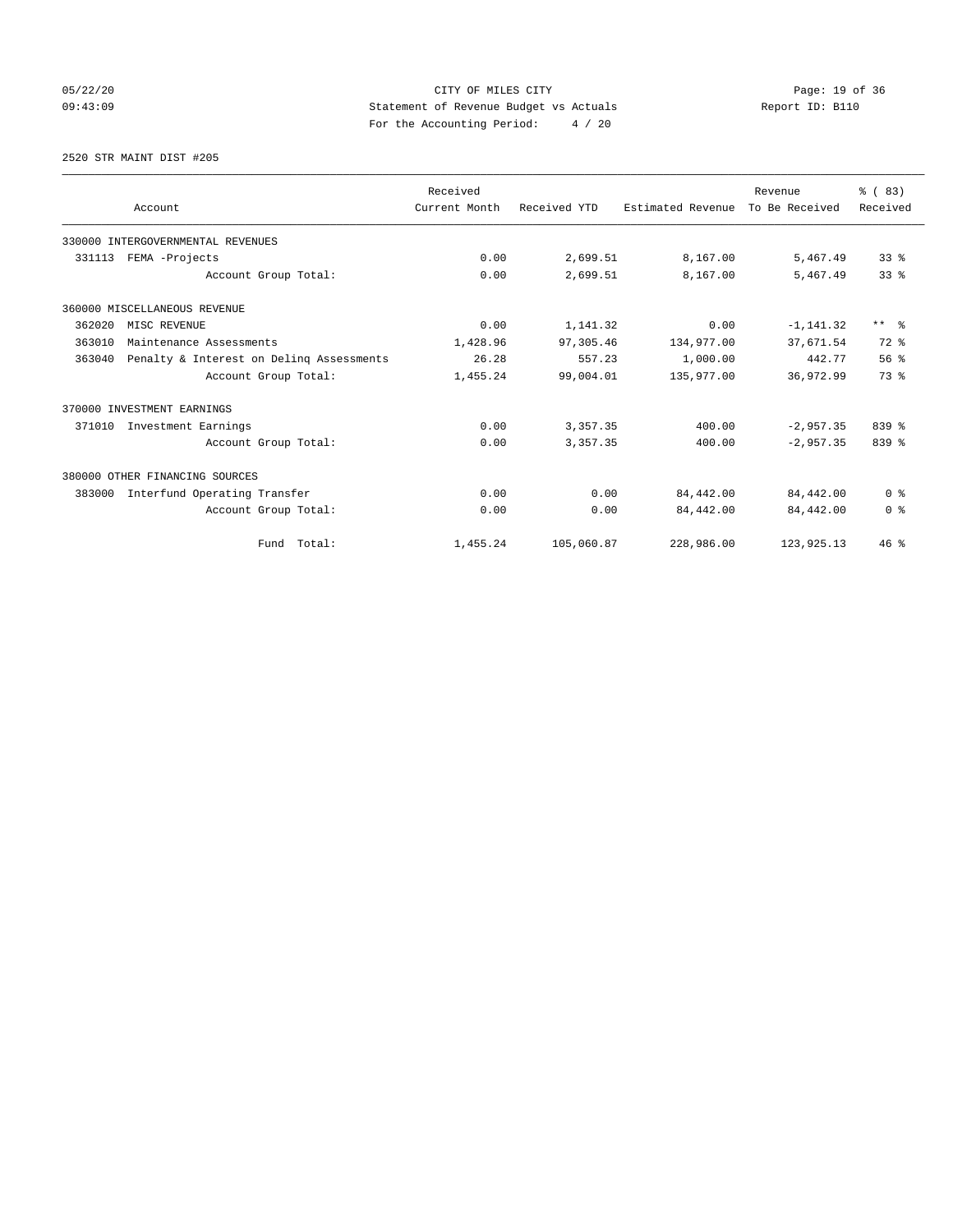## 05/22/20 Page: 20 of 36 09:43:09 Statement of Revenue Budget vs Actuals Report ID: B110 For the Accounting Period: 4 / 20

#### 2540 STR MAINT DIST#207-(MILESTOWN ESTATES)

| Received |                                          |               |              |                   | Revenue        | $\frac{6}{6}$ (83) |
|----------|------------------------------------------|---------------|--------------|-------------------|----------------|--------------------|
|          | Account                                  | Current Month | Received YTD | Estimated Revenue | To Be Received | Received           |
|          | 360000 MISCELLANEOUS REVENUE             |               |              |                   |                |                    |
| 363010   | Maintenance Assessments                  | 0.00          | 4,772.07     | 6,512.00          | 1,739.93       | 73 %               |
| 363040   | Penalty & Interest on Deling Assessments | 0.00          | 13.80        | 0.00              | $-13.80$       | $***$ $\approx$    |
|          | Account Group Total:                     | 0.00          | 4,785.87     | 6.512.00          | 1,726.13       | 73 %               |
| 370000   | INVESTMENT EARNINGS                      |               |              |                   |                |                    |
| 371010   | Investment Earnings                      | 0.00          | 57.98        | 100.00            | 42.02          | $58*$              |
|          | Account Group Total:                     | 0.00          | 57.98        | 100.00            | 42.02          | 58 %               |
|          | Total:<br>Fund                           | 0.00          | 4,843.85     | 6,612.00          | 1,768.15       | 73 %               |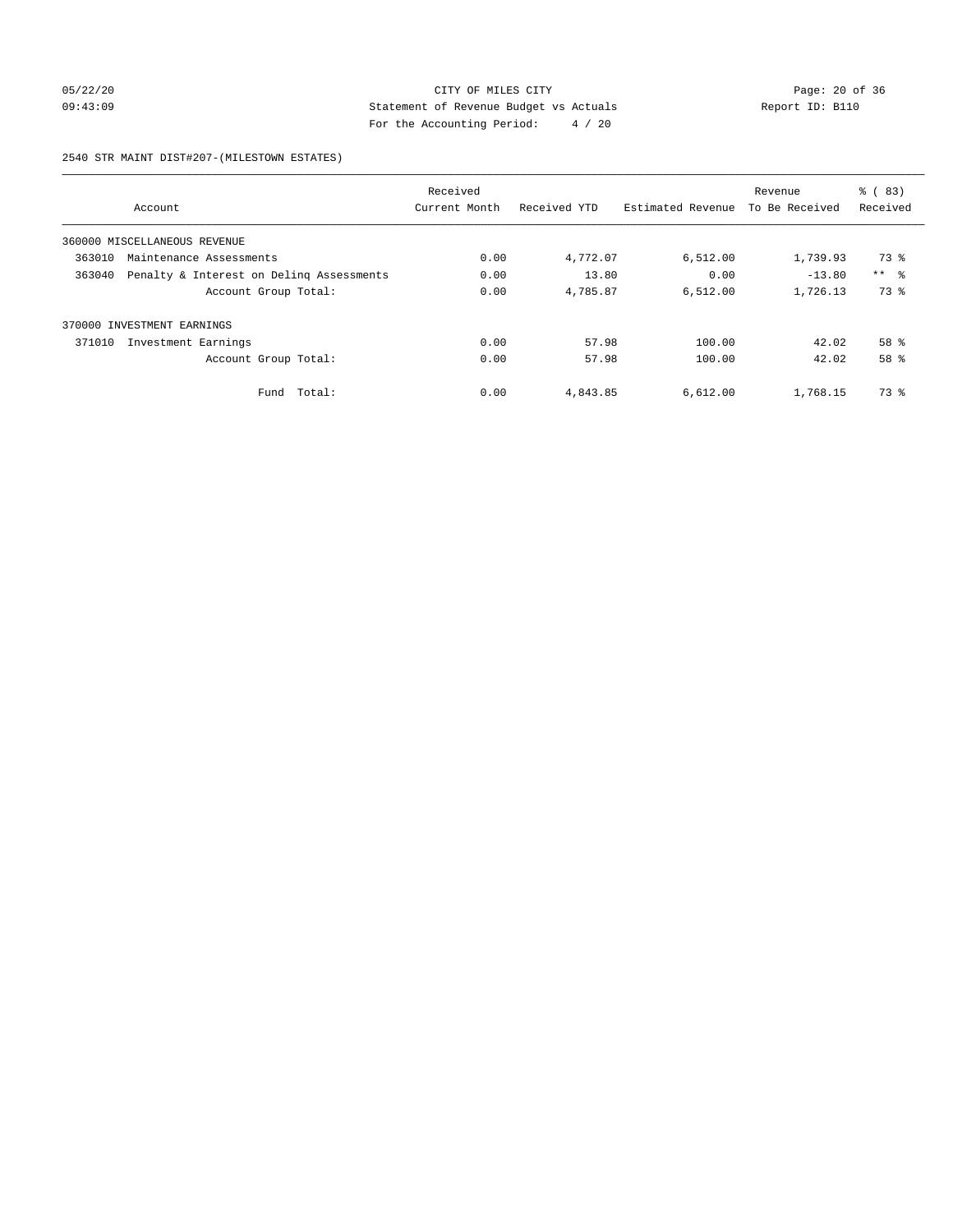## 05/22/20 Page: 21 of 36 09:43:09 Statement of Revenue Budget vs Actuals Report ID: B110 For the Accounting Period: 4 / 20

## 2701 Fire Grants

|                                   | Received      |              |                   | Revenue        | % (83)             |
|-----------------------------------|---------------|--------------|-------------------|----------------|--------------------|
| Account                           | Current Month | Received YTD | Estimated Revenue | To Be Received | Received           |
| 330000 INTERGOVERNMENTAL REVENUES |               |              |                   |                |                    |
| FEMA -Projects<br>331113          | 0.00          | 222,334.00   | 723,232.00        | 500,898.00     | $31$ $\frac{6}{3}$ |
| Account Group Total:              | 0.00          | 222,334.00   | 723,232.00        | 500,898.00     | $31$ %             |
| 360000 MISCELLANEOUS REVENUE      |               |              |                   |                |                    |
| 365040<br>DONATIONS-FIRE/AMB      | 350.00        | 350.00       | 0.00              | $-350.00$      | ** 8               |
| 367000<br>Sale of Junk or Salvage | 0.00          | 0.00         | 1,000.00          | 1,000.00       | 0 <sup>8</sup>     |
| Account Group Total:              | 350.00        | 350.00       | 1,000.00          | 650.00         | 35%                |
| Fund Total:                       | 350.00        | 222,684.00   | 724,232.00        | 501,548.00     | $31*$              |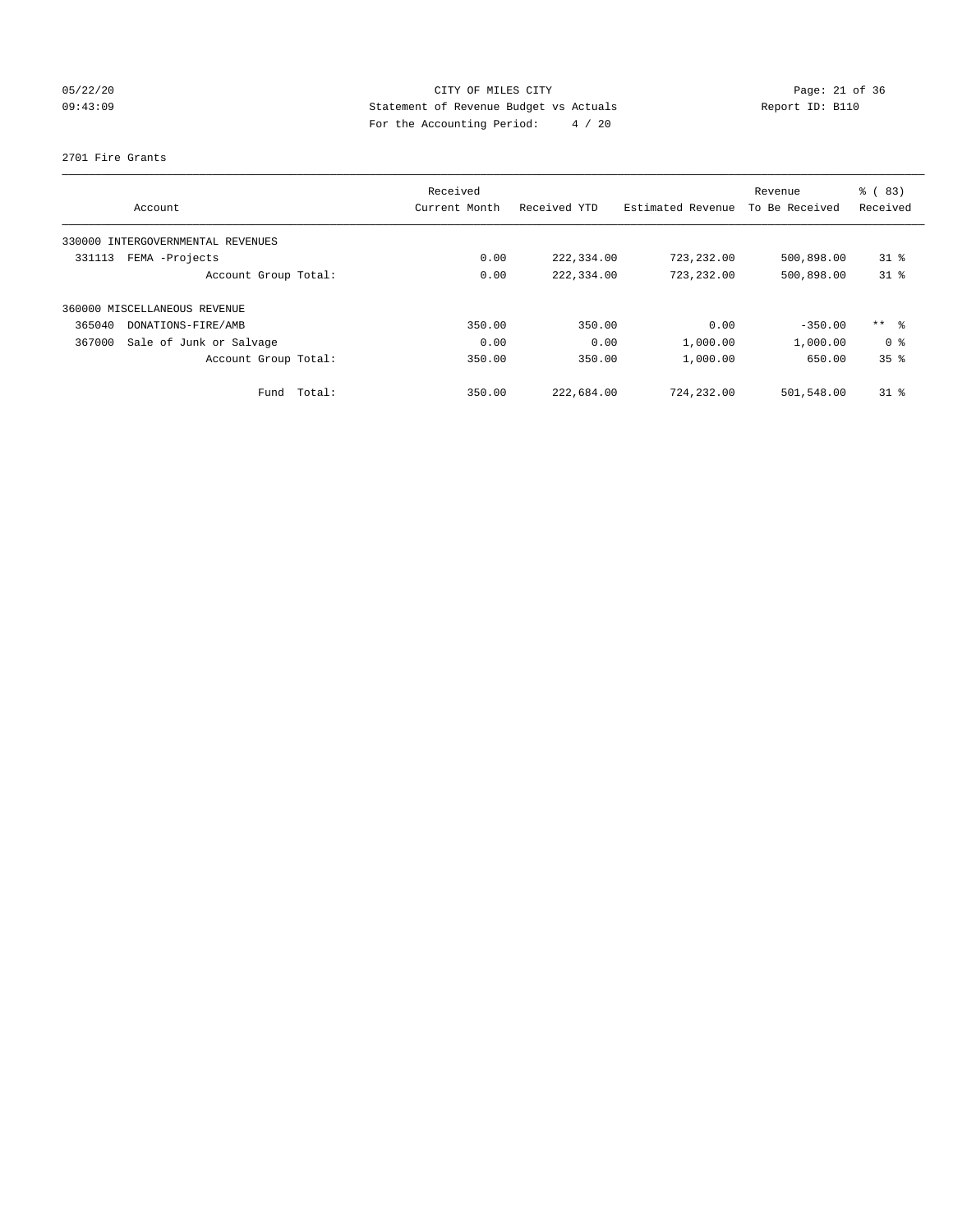## 05/22/20 Page: 22 of 36 09:43:09 Statement of Revenue Budget vs Actuals Report ID: B110 For the Accounting Period: 4 / 20

2820 GAS TAX

| Account                              | Received<br>Current Month | Received YTD | Estimated Revenue | Revenue<br>To Be Received | 8 (83)<br>Received |
|--------------------------------------|---------------------------|--------------|-------------------|---------------------------|--------------------|
| 330000 INTERGOVERNMENTAL REVENUES    |                           |              |                   |                           |                    |
| Gasoline Tax Apportionment<br>335040 | 14,376.18                 | 143,761.80   | 172,514.00        | 28,752.20                 | $83*$              |
| Account Group Total:                 | 14,376.18                 | 143,761.80   | 172,514.00        | 28,752.20                 | $83*$              |
| Fund Total:                          | 14,376.18                 | 143,761.80   | 172,514.00        | 28,752.20                 | 83 %               |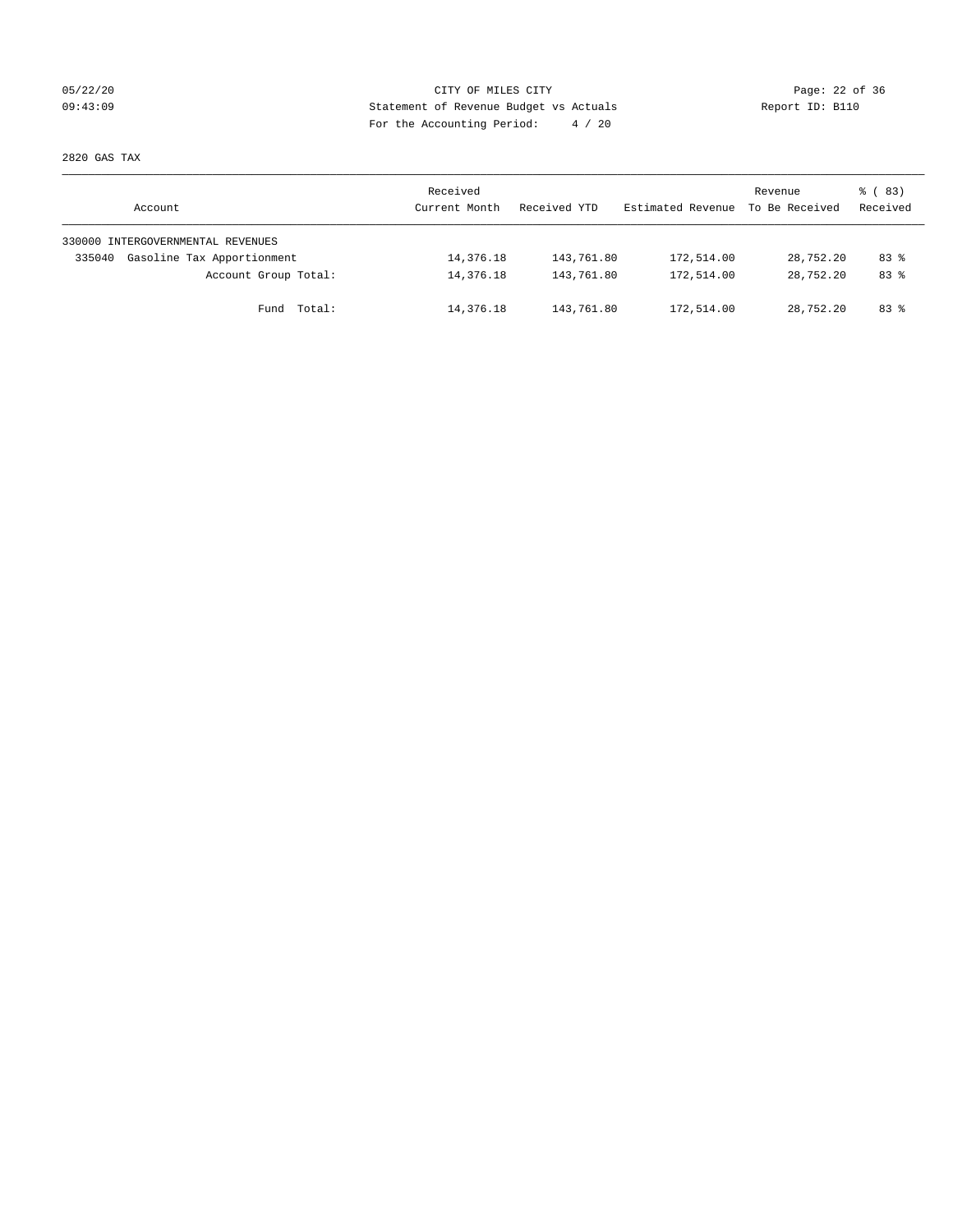## 05/22/20 Page: 23 of 36 09:43:09 Statement of Revenue Budget vs Actuals Report ID: B110 For the Accounting Period: 4 / 20

2821 HB473- Fuel Tax

|                                        | Received      |              |                   | Revenue        | % (83)          |
|----------------------------------------|---------------|--------------|-------------------|----------------|-----------------|
| Account                                | Current Month | Received YTD | Estimated Revenue | To Be Received | Received        |
| 330000 INTERGOVERNMENTAL REVENUES      |               |              |                   |                |                 |
| 335041<br>HB473                        | 0.00          | 197,025.71   | 197,026.00        | 0.29           | $100*$          |
| Account Group Total:                   | 0.00          | 197,025.71   | 197,026.00        | 0.29           | $100*$          |
| 380000 OTHER FINANCING SOURCES         |               |              |                   |                |                 |
| Interfund Operating Transfer<br>383000 | 0.00          | 0.00         | 9,851.00          | 9,851.00       | 0 ક             |
| Account Group Total:                   | 0.00          | 0.00         | 9,851.00          | 9,851.00       | 0 <sup>8</sup>  |
| Total:<br>Fund                         | 0.00          | 197,025.71   | 206,877.00        | 9,851.29       | 95 <sup>8</sup> |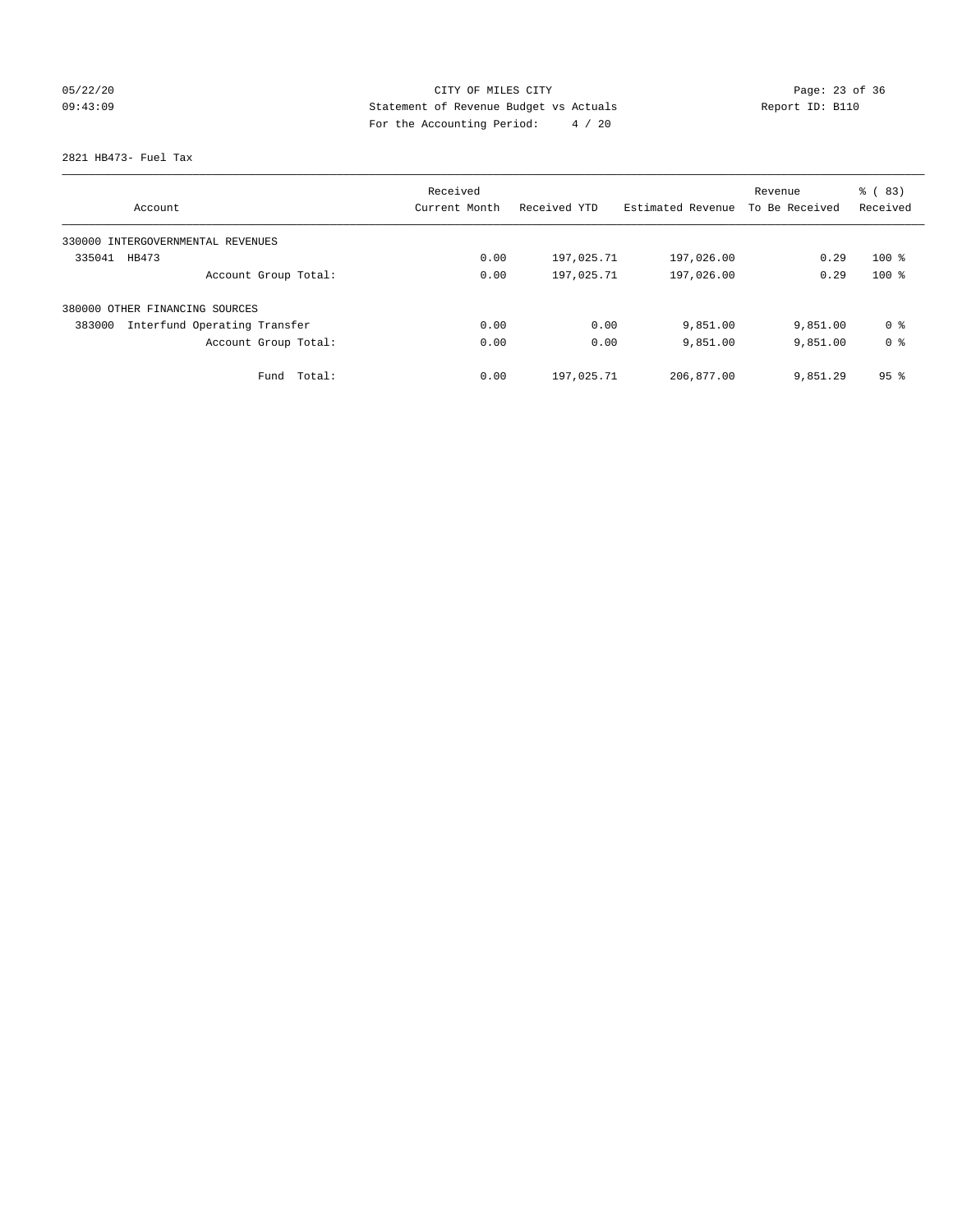## 05/22/20 Page: 24 of 36 09:43:09 Statement of Revenue Budget vs Actuals Report ID: B110 For the Accounting Period: 4 / 20

2850 Southeastern Montana Dispatch-911

|        | Account                           |        | Received<br>Current Month | Received YTD | Estimated Revenue | Revenue<br>To Be Received | $\frac{8}{6}$ (83)<br>Received |
|--------|-----------------------------------|--------|---------------------------|--------------|-------------------|---------------------------|--------------------------------|
|        | 330000 INTERGOVERNMENTAL REVENUES |        |                           |              |                   |                           |                                |
| 334014 | 911 State Grant                   |        | 0.00                      | 0.00         | 371,790.00        | 371,790.00                | 0 %                            |
| 335080 | Basic 911 Funds                   |        | 0.00                      | 165,815.09   | 138,000.00        | $-27,815.09$              | $120$ $%$                      |
| 335081 | Enhanced 911 Funds                |        | 0.00                      | 0.00         | 63,000.00         | 63,000.00                 | 0 <sup>8</sup>                 |
|        | Account Group Total:              |        | 0.00                      | 165,815.09   | 572,790.00        | 406,974.91                | 29%                            |
|        | 370000 INVESTMENT EARNINGS        |        |                           |              |                   |                           |                                |
| 371010 | Investment Earnings               |        | 0.00                      | 2,206.49     | 6,800.00          | 4,593.51                  | $32*$                          |
|        | Account Group Total:              |        | 0.00                      | 2,206.49     | 6,800.00          | 4,593.51                  | $32*$                          |
|        | Fund                              | Total: | 0.00                      | 168,021.58   | 579,590.00        | 411,568.42                | $29*$                          |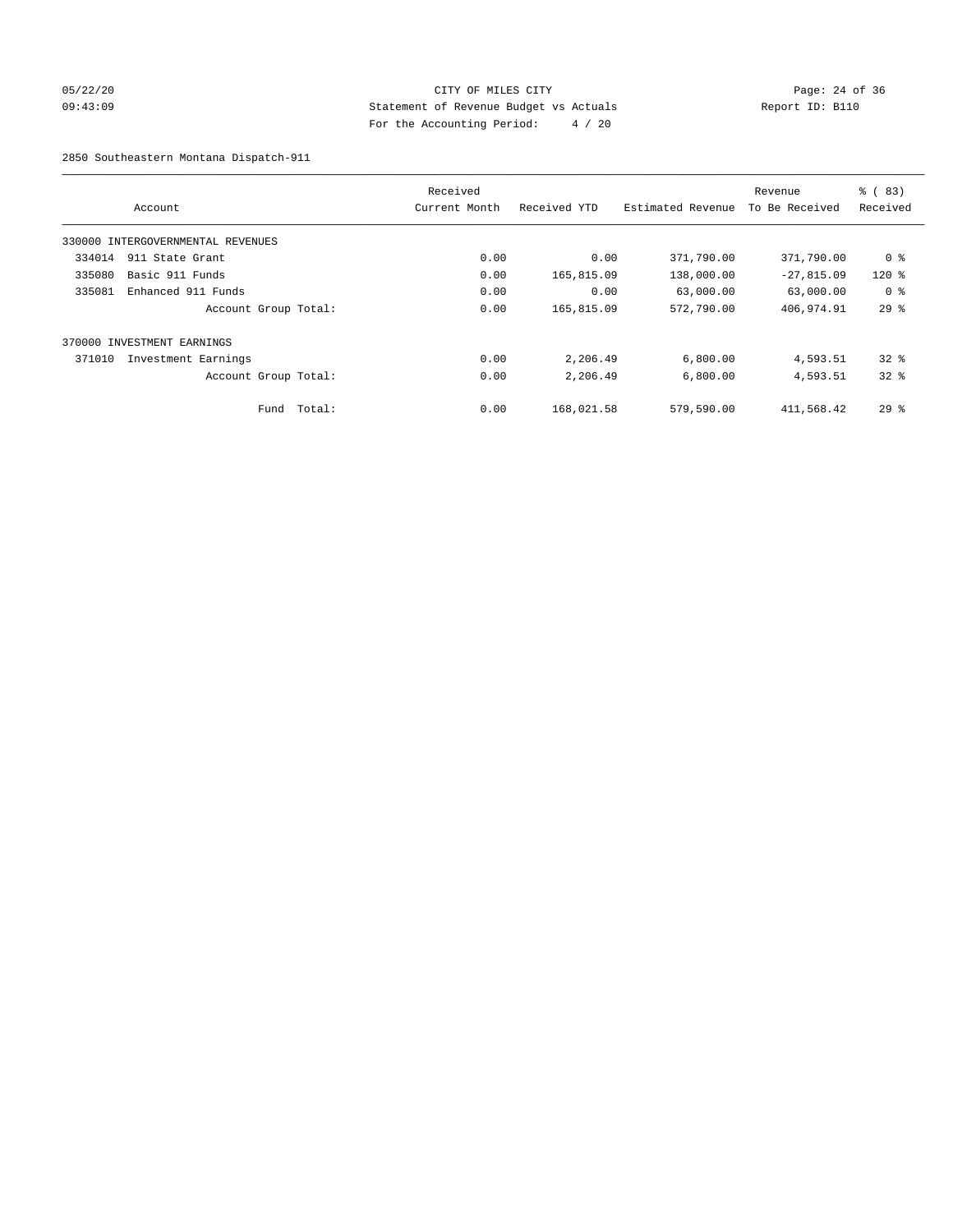## 05/22/20 Page: 25 of 36 09:43:09 Statement of Revenue Budget vs Actuals Report ID: B110 For the Accounting Period: 4 / 20

2880 LIBRARY GRANTS

|        |                                   | Received      |              |                   | Revenue        | $\frac{6}{6}$ (83) |
|--------|-----------------------------------|---------------|--------------|-------------------|----------------|--------------------|
|        | Account                           | Current Month | Received YTD | Estimated Revenue | To Be Received | Received           |
|        | 330000 INTERGOVERNMENTAL REVENUES |               |              |                   |                |                    |
| 334100 | Library - State Aid               | 0.00          | 5,398.69     | 5,399.00          | 0.31           | $100*$             |
| 334101 | HB#193-Interlibrary Loan Reimb    | 0.00          | 0.00         | 5,000.00          | 5.000.00       | 0 <sup>8</sup>     |
| 334104 | Sagebrush Fed Headquarters        | 0.00          | 5,949.98     | 0.00              | $-5,949.98$    | $***$ $ -$         |
| 334105 | Sagebrush Fed/Coal Sev Tax        | 0.00          | 0.00         | 4,847.00          | 4,847.00       | 0 <sup>8</sup>     |
|        | Account Group Total:              | 0.00          | 11,348.67    | 15,246.00         | 3,897.33       | 74 %               |
|        | Total:<br>Fund                    | 0.00          | 11,348.67    | 15,246.00         | 3,897.33       | 74 %               |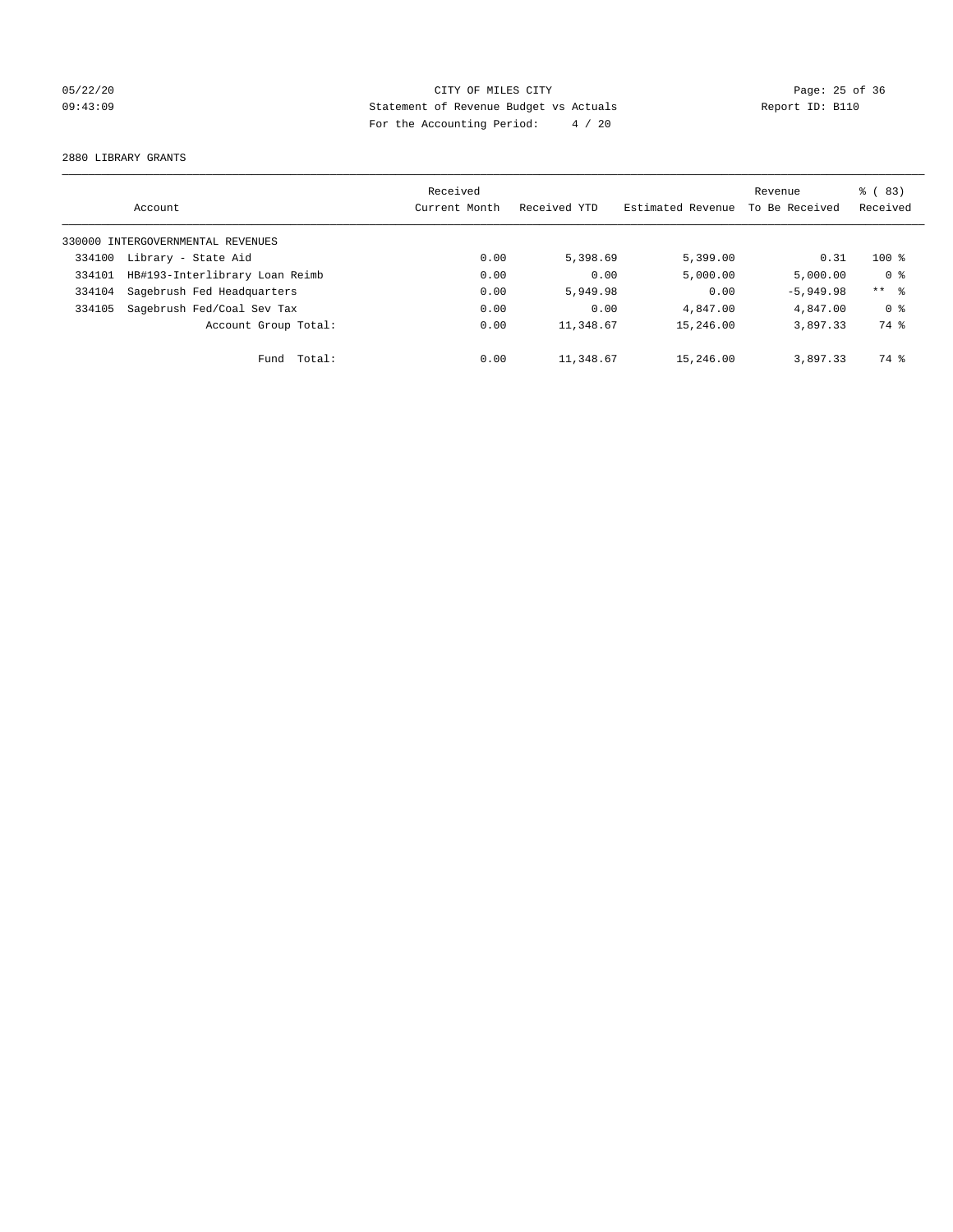## 05/22/20 Page: 26 of 36 CITY OF MILES CITY CONTROL PAGE: 26 of 36 09:43:09 Statement of Revenue Budget vs Actuals Report ID: B110 For the Accounting Period: 4 / 20

2935 Historic Preservation

| Account                                | Received<br>Current Month | Received YTD | Estimated Revenue | Revenue<br>To Be Received | % (83)<br>Received |
|----------------------------------------|---------------------------|--------------|-------------------|---------------------------|--------------------|
| 330000 INTERGOVERNMENTAL REVENUES      |                           |              |                   |                           |                    |
| 334000<br>State Grants                 | 0.00                      | 0.00         | 5,500.00          | 5,500.00                  | 0 <sup>8</sup>     |
| Account Group Total:                   | 0.00                      | 0.00         | 5,500.00          | 5,500.00                  | 0 <sup>8</sup>     |
| 340000 Charges for Services            |                           |              |                   |                           |                    |
| 346080<br>Preservation Service Fees    | 0.00                      | 0.00         | 1,200.00          | 1,200.00                  | 0 <sup>8</sup>     |
| Account Group Total:                   | 0.00                      | 0.00         | 1,200.00          | 1,200.00                  | 0 <sup>8</sup>     |
| 360000 MISCELLANEOUS REVENUE           |                           |              |                   |                           |                    |
| 362020<br>MISC REVENUE                 | 0.00                      | 90.00        | 0.00              | $-90.00$                  | $***$ $ -$         |
| Account Group Total:                   | 0.00                      | 90.00        | 0.00              | $-90.00$                  | $***$ $\approx$    |
| 380000 OTHER FINANCING SOURCES         |                           |              |                   |                           |                    |
| Interfund Operating Transfer<br>383000 | 0.00                      | 2,200.00     | 2,200.00          | 0.00                      | $100*$             |
| Account Group Total:                   | 0.00                      | 2,200.00     | 2,200.00          | 0.00                      | $100*$             |
| Fund Total:                            | 0.00                      | 2.290.00     | 8,900.00          | 6.610.00                  | 26%                |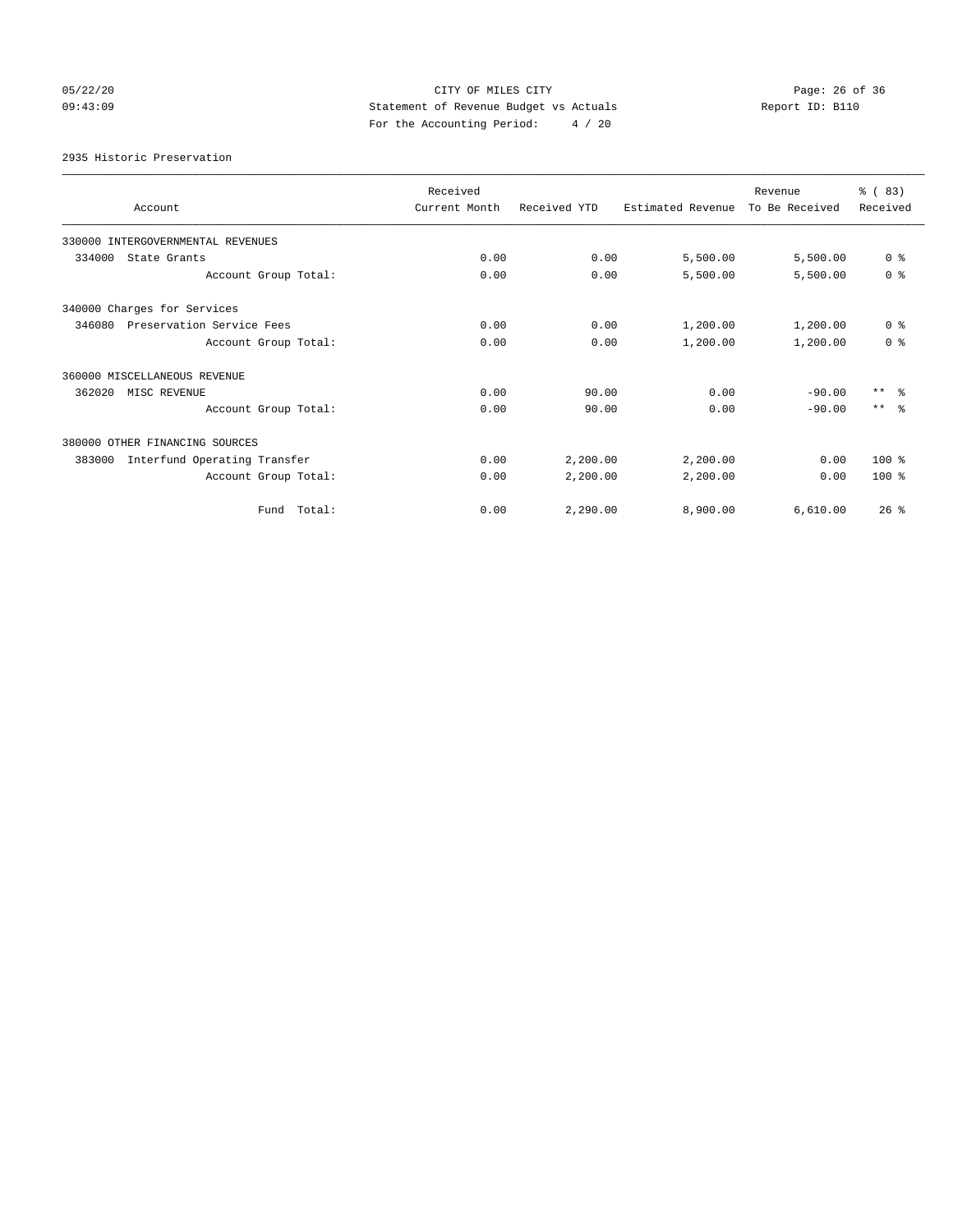## 05/22/20 Page: 27 of 36 09:43:09 Statement of Revenue Budget vs Actuals Report ID: B110 For the Accounting Period: 4 / 20

2985 RETIRED SENIOR VOLUNTEER PROG (RSVP)

|                                   | Received      |              |                   | Revenue        | % (83)     |
|-----------------------------------|---------------|--------------|-------------------|----------------|------------|
| Account                           | Current Month | Received YTD | Estimated Revenue | To Be Received | Received   |
| 330000 INTERGOVERNMENTAL REVENUES |               |              |                   |                |            |
| 331165<br>RSVP FEDERAL GRANTS     | 7,046.83      | 56,476.27    | 78,912.00         | 22, 435.73     | 72 %       |
| 331166<br>RSVP-Fallon/Custer      | 0.00          | 6,083.11     | 0.00              | $-6,083.11$    | $***$ $ -$ |
| Account Group Total:              | 7,046.83      | 62,559.38    | 78,912.00         | 16,352.62      | 79 %       |
| 360000 MISCELLANEOUS REVENUE      |               |              |                   |                |            |
| 362020<br>MISC REVENUE            | 3,000.00      | 20,394.30    | 18,600.00         | $-1,794.30$    | $110*$     |
| Account Group Total:              | 3,000.00      | 20,394.30    | 18,600.00         | $-1,794.30$    | $110*$     |
| 370000<br>INVESTMENT EARNINGS     |               |              |                   |                |            |
| 371010<br>Investment Earnings     | 0.00          | 70.00        | 0.00              | $-70.00$       | $***$ $-$  |
| Account Group Total:              | 0.00          | 70.00        | 0.00              | $-70.00$       | $***$ $ -$ |
| Fund Total:                       | 10,046.83     | 83,023.68    | 97,512.00         | 14,488.32      | 85 %       |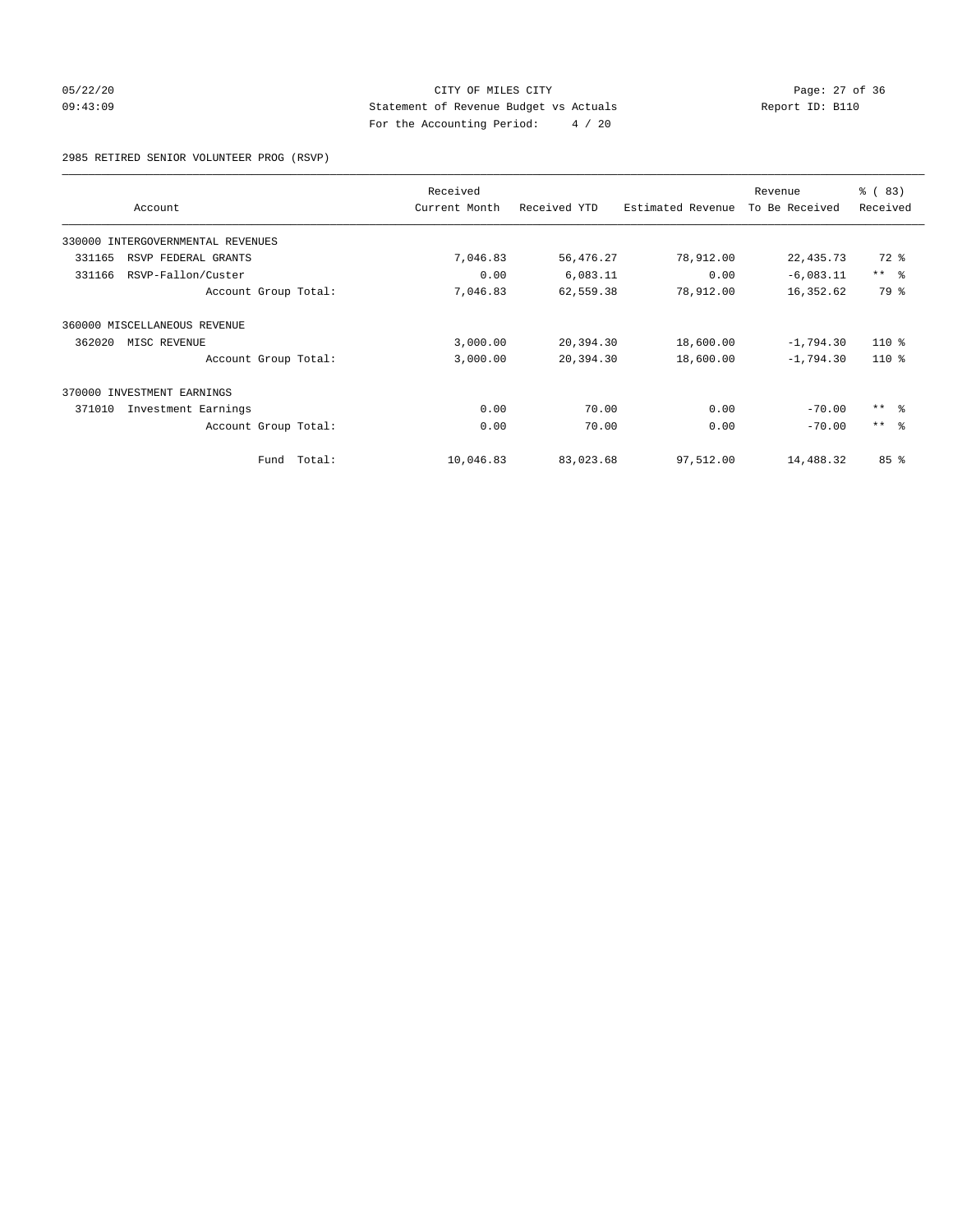## 05/22/20 Page: 28 of 36 09:43:09 Statement of Revenue Budget vs Actuals Report ID: B110 For the Accounting Period: 4 / 20

3670 SID 211

| Account                                           | Received<br>Current Month | Received YTD | Estimated Revenue | Revenue<br>To Be Received | 8 (83)<br>Received |
|---------------------------------------------------|---------------------------|--------------|-------------------|---------------------------|--------------------|
| 360000 MISCELLANEOUS REVENUE                      |                           |              |                   |                           |                    |
| Bond Principal and Interest Assessments<br>363020 | 0.00                      | 2,359.31     | 5,347.00          | 2,987.69                  | $44*$              |
| Account Group Total:                              | 0.00                      | 2,359.31     | 5,347.00          | 2,987.69                  | $44*$              |
| Fund Total:                                       | 0.00                      | 2,359.31     | 5,347.00          | 2,987.69                  | 44 %               |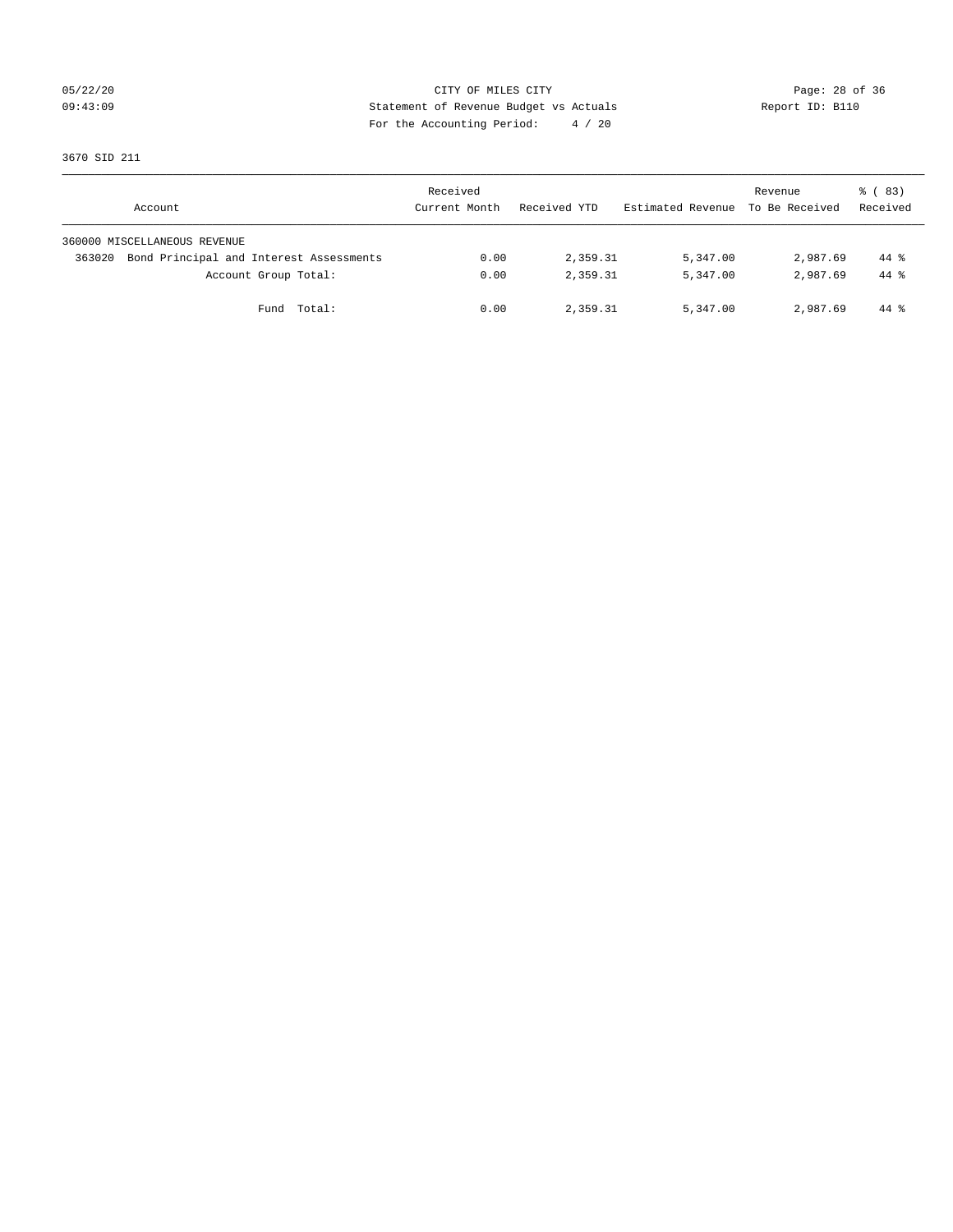## 05/22/20 Page: 29 of 36 09:43:09 Statement of Revenue Budget vs Actuals Report ID: B110 For the Accounting Period: 4 / 20

4000 General Fund Capitol Improvement Fund

| Account                       | Received<br>Current Month | Received YTD | Estimated Revenue | Revenue<br>To Be Received | 8 (83)<br>Received |
|-------------------------------|---------------------------|--------------|-------------------|---------------------------|--------------------|
| 370000 INVESTMENT EARNINGS    |                           |              |                   |                           |                    |
| Investment Earnings<br>371010 | 0.00                      | 683.18       | 1,400.00          | 716.82                    | $49*$              |
| Account Group Total:          | 0.00                      | 683.18       | 1,400.00          | 716.82                    | $49*$              |
| Fund Total:                   | 0.00                      | 683.18       | 1,400.00          | 716.82                    | $49*$              |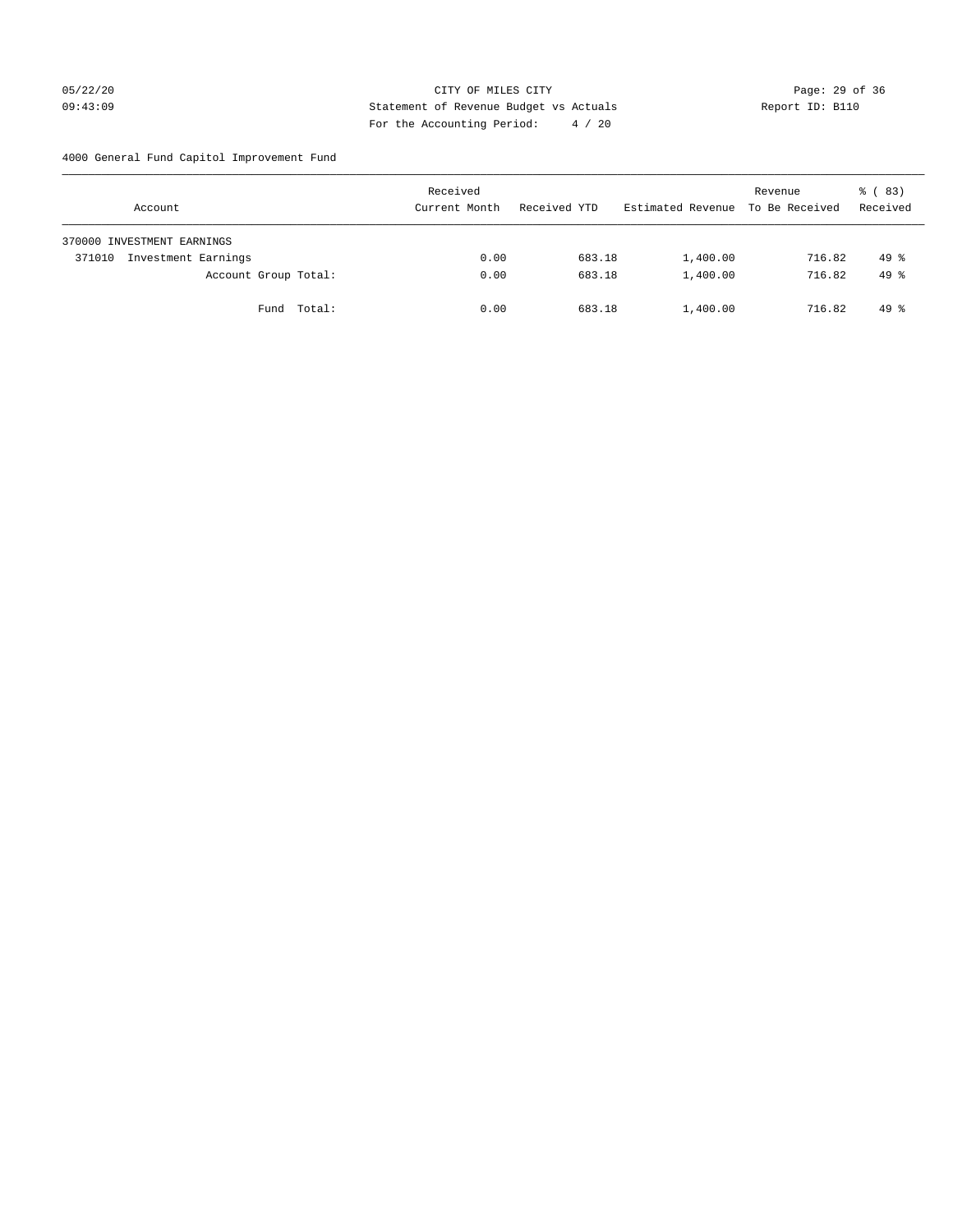## 05/22/20 Page: 30 of 36 CITY OF MILES CITY CONTROL PAGE: 30 of 36 09:43:09 Statement of Revenue Budget vs Actuals Report ID: B110 For the Accounting Period: 4 / 20

4050 Ambulance Capital Improvement Fund

| Account                           | Received<br>Current Month | Received YTD | Estimated Revenue To Be Received | Revenue   | 8 (83)<br>Received |
|-----------------------------------|---------------------------|--------------|----------------------------------|-----------|--------------------|
| 330000 INTERGOVERNMENTAL REVENUES |                           |              |                                  |           |                    |
| Private Grants<br>337000          | 350.00                    | 350.00       | 0.00                             | $-350.00$ | $***$ %            |
| Account Group Total:              | 350.00                    | 350.00       | 0.00                             | $-350.00$ | $***$ %            |
| Fund Total:                       | 350.00                    | 350.00       | 0.00                             | $-350.00$ | ** *               |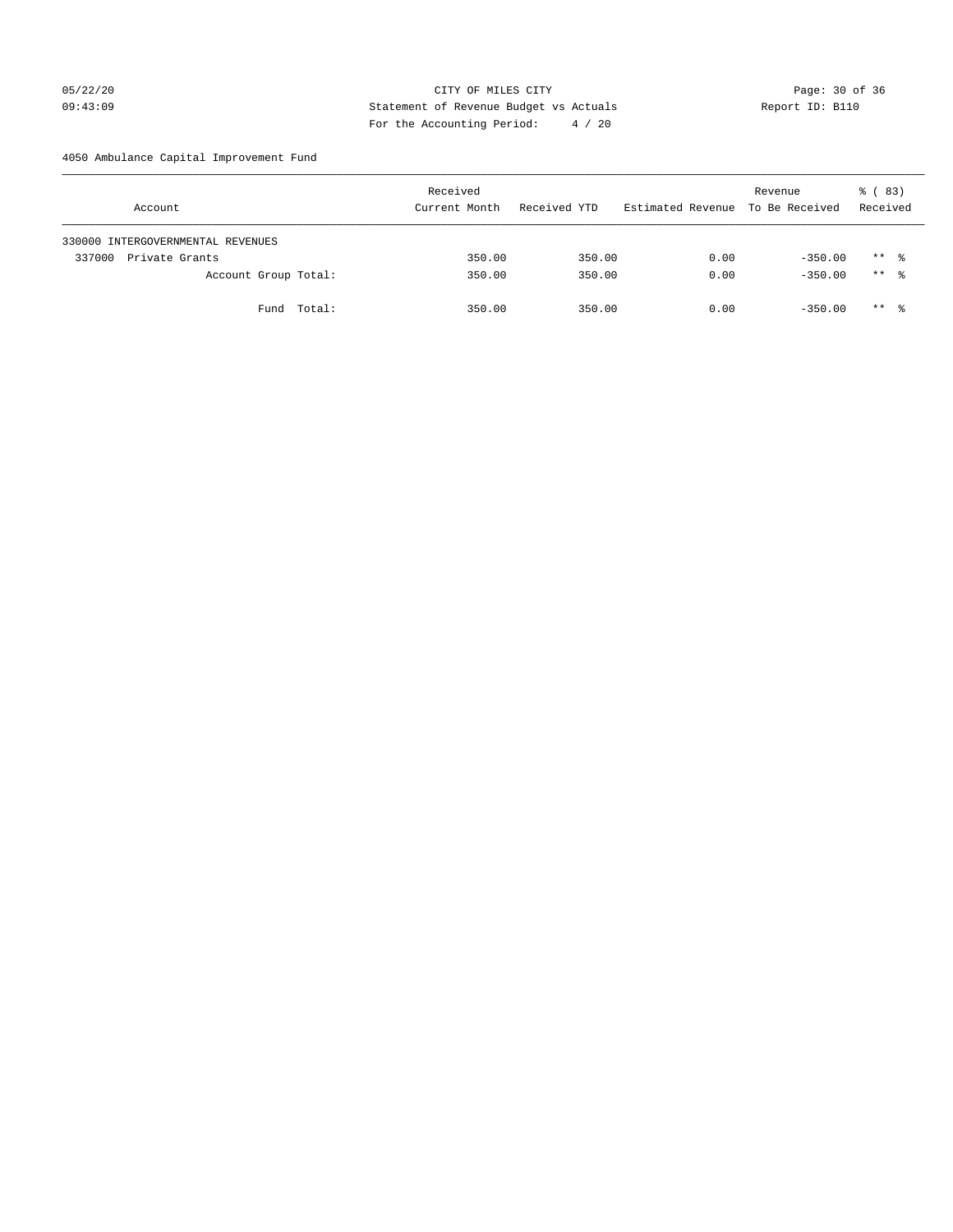## 05/22/20 Page: 31 of 36 09:43:09 Statement of Revenue Budget vs Actuals Report ID: B110 For the Accounting Period: 4 / 20

4060 CAPITAL IMPROV-PUBLIC WORKS

|        |                                    | Received      |              |                   | Revenue        | % (83)          |
|--------|------------------------------------|---------------|--------------|-------------------|----------------|-----------------|
|        | Account                            | Current Month | Received YTD | Estimated Revenue | To Be Received | Received        |
|        | 320000 LICENSES AND PERMITS        |               |              |                   |                |                 |
| 323040 | Other Miscellaneous Permits        | 100.00        | 3,550.00     | 4,200.00          | 650.00         | 85 <sup>8</sup> |
|        | Account Group Total:               | 100.00        | 3,550.00     | 4,200.00          | 650.00         | 85%             |
|        | 340000 Charges for Services        |               |              |                   |                |                 |
| 343014 | Street Cleaning                    | 0.00          | 0.00         | 10,800.00         | 10,800.00      | 0 <sup>8</sup>  |
| 343016 | Prkg Vio/Off Str-Impnd Fees        | 0.00          | 0.00         | 500.00            | 500.00         | 0 <sup>8</sup>  |
| 343018 | Sale of Street & Roadway Materials | 0.00          | 209.00       | 1,000.00          | 791.00         | $21$ $%$        |
|        | Account Group Total:               | 0.00          | 209.00       | 12,300.00         | 12,091.00      | 2 <sup>8</sup>  |
|        | 370000 INVESTMENT EARNINGS         |               |              |                   |                |                 |
| 371010 | Investment Earnings                | 0.00          | 6,423.08     | 2,500.00          | $-3,923.08$    | $257$ $%$       |
|        | Account Group Total:               | 0.00          | 6,423.08     | 2,500.00          | $-3,923.08$    | $257$ $%$       |
|        | Total:<br>Fund                     | 100.00        | 10,182.08    | 19,000.00         | 8,817.92       | $54$ $%$        |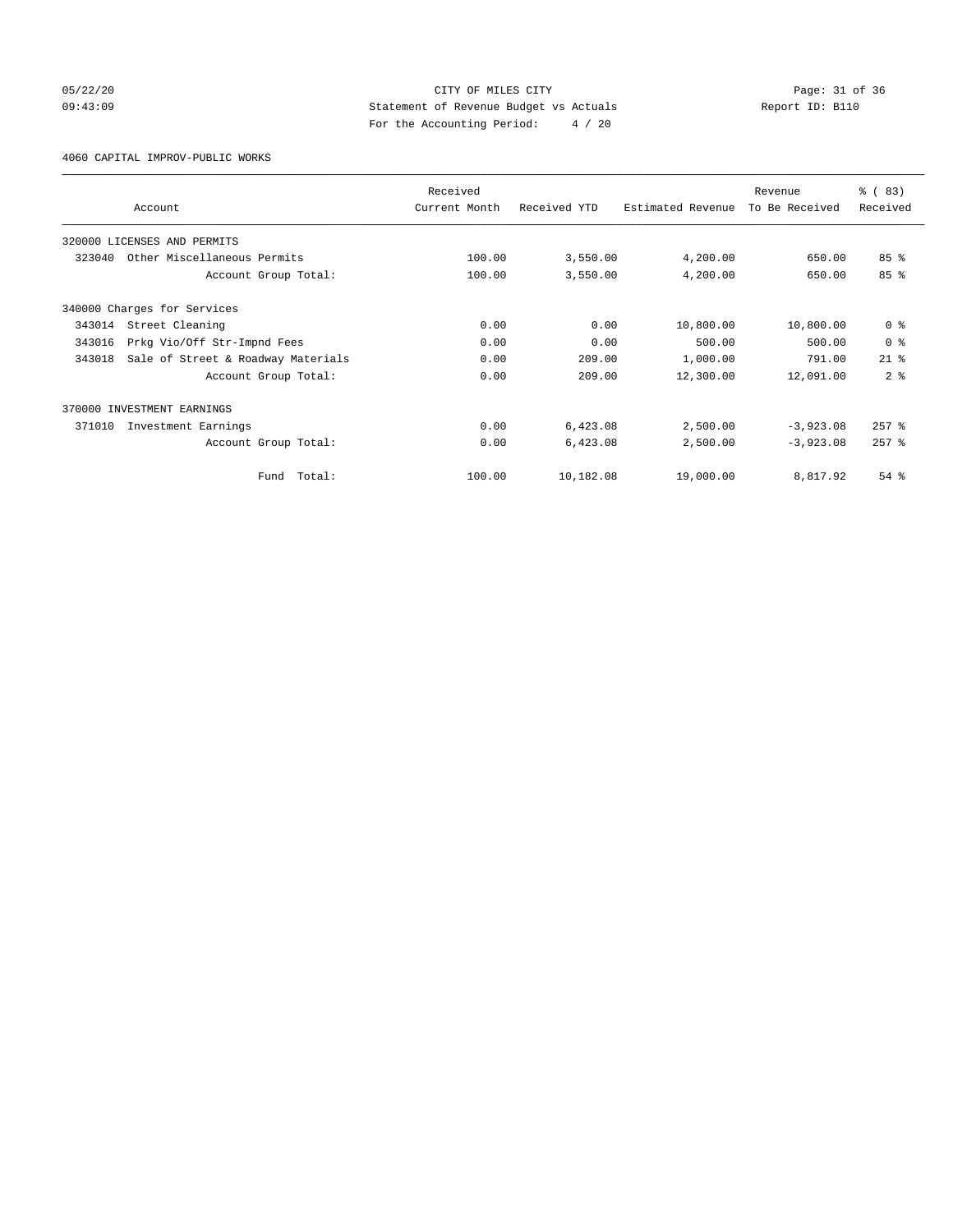## 05/22/20 Page: 32 of 36 09:43:09 Statement of Revenue Budget vs Actuals Report ID: B110 For the Accounting Period: 4 / 20

## 5210 WATER UTILITY

|        |                                | Received      |              |                   | Revenue        | % (83)          |
|--------|--------------------------------|---------------|--------------|-------------------|----------------|-----------------|
|        | Account                        | Current Month | Received YTD | Estimated Revenue | To Be Received | Received        |
|        | 340000 Charges for Services    |               |              |                   |                |                 |
| 343021 | Metered Water Sales            | 136,742.82    | 1,636,180.42 | 1,989,000.00      | 352,819.58     | 82%             |
| 343022 | Unmetered Water Sales/Chrgoffs | 156.87        | 616.13       | 500.00            | $-116.13$      | $123$ $%$       |
| 343023 | Bulk Water Sales               | 103.01        | 6,924.65     | 10,000.00         | 3,075.35       | 69 %            |
| 343025 | Hookup Fee                     | 0.00          | 2,045.00     | 2,500.00          | 455.00         | 82 %            |
| 343026 | Water Install/Tap Chrgs/Labor  | 0.00          | 746.48       | 7,000.00          | 6,253.52       | 11 <sup>°</sup> |
| 343027 | Chg for Wtr Dept. Serv         | 572.08        | 30,745.02    | 15,000.00         | $-15.745.02$   | $205$ %         |
| 343029 | Curb Stop Replacement Fee      | 3,562.00      | 35,890.00    | 43,000.00         | 7,110.00       | 83%             |
|        | Account Group Total:           | 141, 136. 78  | 1,713,147.70 | 2,067,000.00      | 353,852.30     | 83 <sup>8</sup> |
|        | 360000 MISCELLANEOUS REVENUE   |               |              |                   |                |                 |
| 362020 | MISC REVENUE                   | 0.00          | 391.80       | 0.00              | $-391.80$      | $***$ $ -$      |
|        | Account Group Total:           | 0.00          | 391.80       | 0.00              | $-391.80$      | $***$ $ -$      |
|        | 370000 INVESTMENT EARNINGS     |               |              |                   |                |                 |
| 371010 | Investment Earnings            | 0.00          | 62,389.89    | 45,000.00         | $-17,389.89$   | $139*$          |
|        | Account Group Total:           | 0.00          | 62,389.89    | 45,000.00         | $-17, 389.89$  | 139.8           |
|        | Fund Total:                    | 141, 136. 78  | 1,775,929.39 | 2,112,000.00      | 336,070.61     | 84 %            |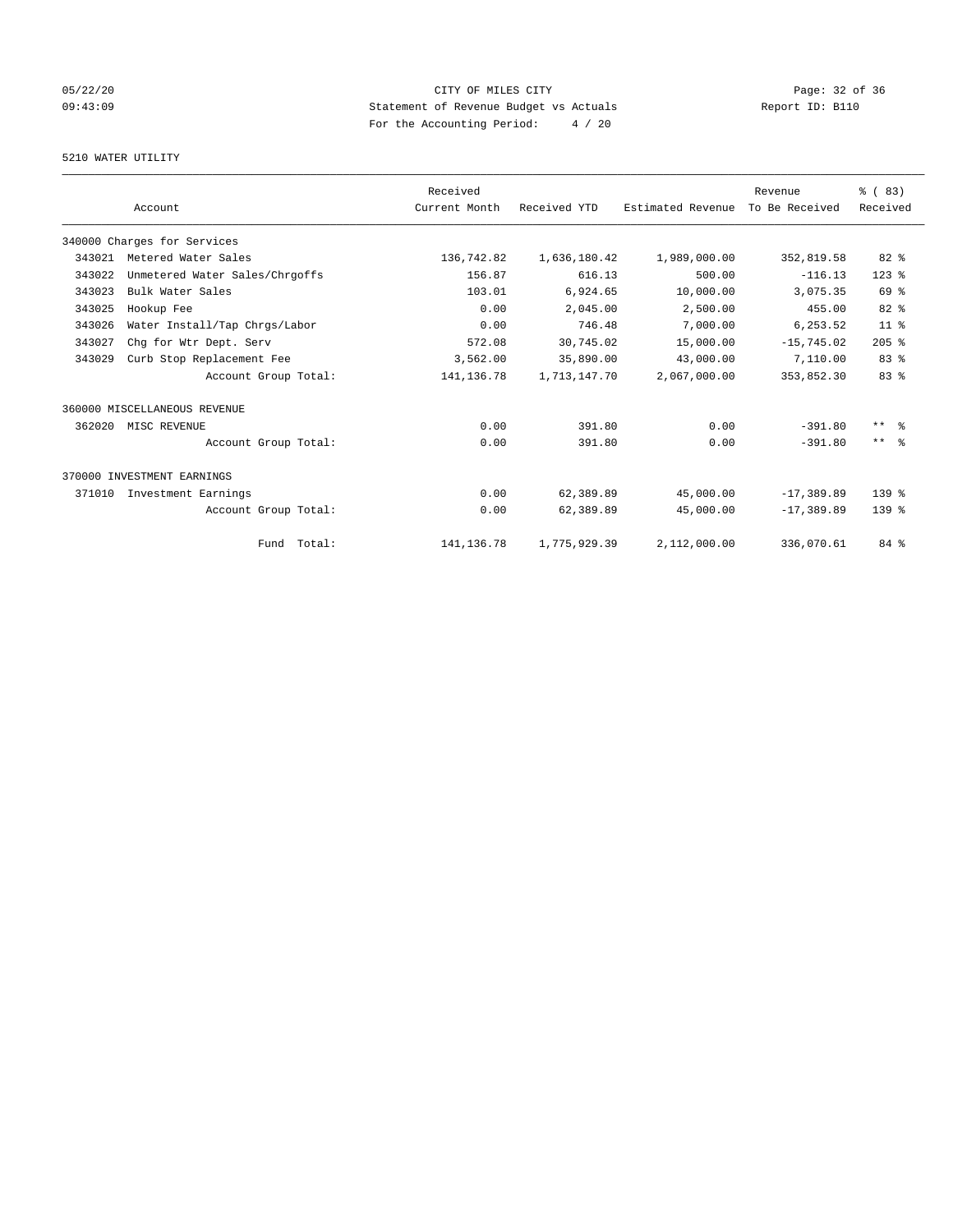## 05/22/20 Page: 33 of 36 09:43:09 Statement of Revenue Budget vs Actuals Report ID: B110 For the Accounting Period: 4 / 20

## 5310 SEWER UTILITY

|        |                                     | Received      |              |                   | Revenue        | % (83)                  |
|--------|-------------------------------------|---------------|--------------|-------------------|----------------|-------------------------|
|        | Account                             | Current Month | Received YTD | Estimated Revenue | To Be Received | Received                |
|        | 340000 Charges for Services         |               |              |                   |                |                         |
| 341075 | Serv/Cnty-Interlocal Agmt           | 382.50        | 1,147.50     | 1,530.00          | 382.50         | 75 %                    |
| 343031 | Sewer Service Charges               | 164, 122.87   | 1,650,013.47 | 2,040,000.00      | 389,986.53     | $81 - 8$                |
| 343032 | Sewer Installation Charges/Chrgoffs | 156.86        | 616.10       | 1,500.00          | 883.90         | $41*$                   |
| 343033 | Hookup Fee                          | 0.00          | 720.00       | 1,000.00          | 280.00         | 72 %                    |
| 343034 | Treatment Facilities Fees           | 135.00        | 1,455.00     | 2,000.00          | 545.00         | 73 %                    |
| 343036 | Miscellaneous Sewer Revenue (Labor) | 2,052.00      | 12,561.65    | 4,000.00          | $-8,561.65$    | $314$ $%$               |
| 343037 | Baker Road Etc.                     | 1,084.88      | 11, 471.52   | 12,000.00         | 528.48         | 96 <sup>8</sup>         |
|        | Account Group Total:                | 167,934.11    | 1,677,985.24 | 2,062,030.00      | 384,044.76     | $81 - 8$                |
|        | 360000 MISCELLANEOUS REVENUE        |               |              |                   |                |                         |
| 361010 | Land Rental                         | 0.00          | 2,873.90     | 0.00              | $-2.873.90$    | $\star\star$<br>- 옹     |
| 362020 | MISC REVENUE                        | 0.00          | 389.39       | 0.00              | $-389.39$      | $***$<br>$\approx$      |
|        | Account Group Total:                | 0.00          | 3,263.29     | 0.00              | $-3, 263.29$   | $***$ $=$ $\frac{6}{5}$ |
|        | 370000 INVESTMENT EARNINGS          |               |              |                   |                |                         |
| 371010 | Investment Earnings                 | 0.00          | 37,160.05    | 35,000.00         | $-2,160.05$    | 106 <sup>8</sup>        |
|        | Account Group Total:                | 0.00          | 37,160.05    | 35,000.00         | $-2, 160.05$   | 106 <sup>8</sup>        |
|        | 380000 OTHER FINANCING SOURCES      |               |              |                   |                |                         |
| 381070 | Proceeds/Loans/Intercap 016-2015    | 0.00          | 0.00         | 489, 355, 00      | 489, 355, 00   | 0 <sup>8</sup>          |
|        | Account Group Total:                | 0.00          | 0.00         | 489, 355.00       | 489,355.00     | 0 <sup>8</sup>          |
|        | Fund Total:                         | 167,934.11    | 1,718,408.58 | 2,586,385.00      | 867, 976.42    | 66 %                    |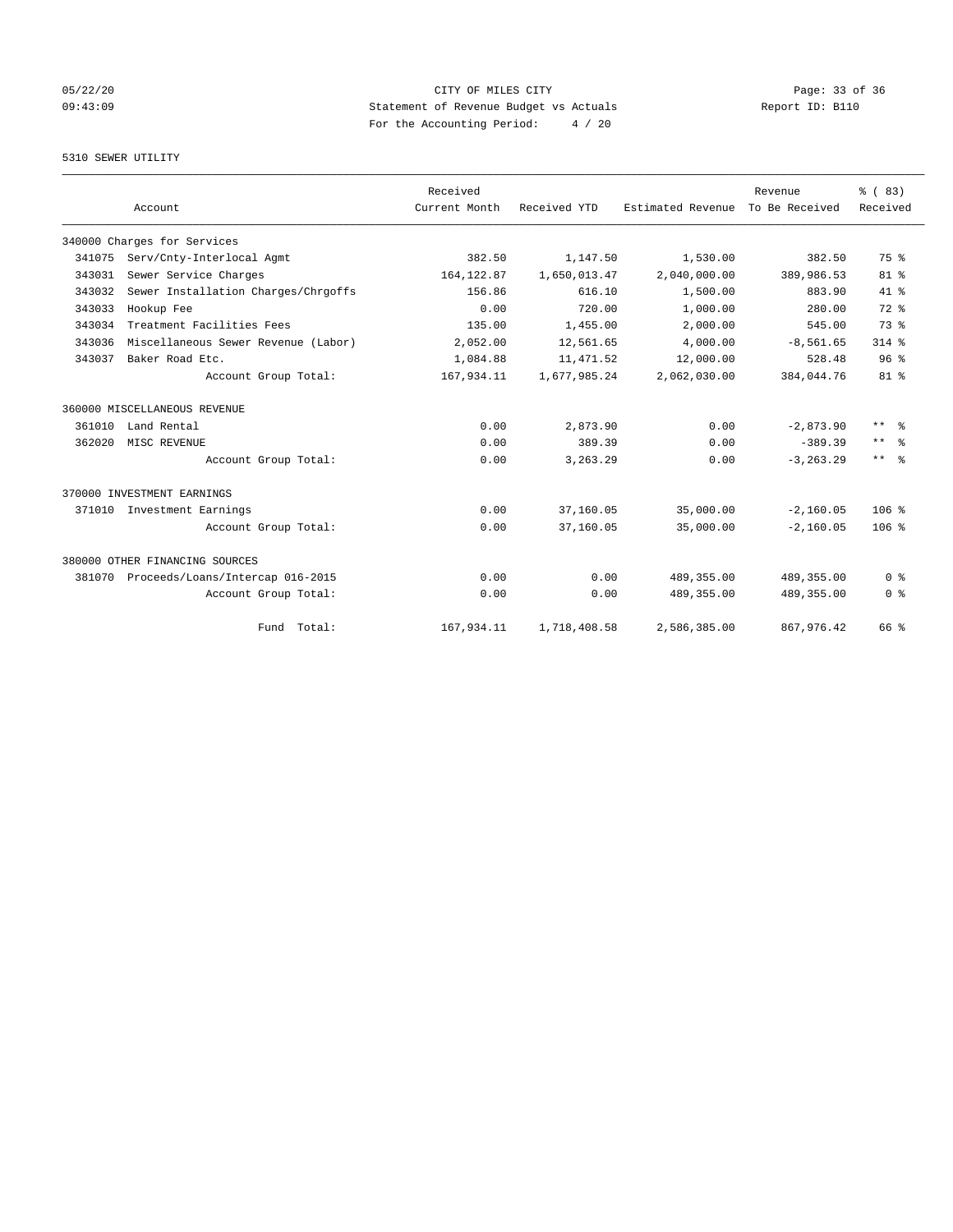## 05/22/20 Page: 34 of 36 CITY OF MILES CITY CONTROL PAGE: 34 of 36 09:43:09 Statement of Revenue Budget vs Actuals Report ID: B110 For the Accounting Period: 4 / 20

5510 AMBULANCE FUND

|              | Account                                | Received<br>Current Month | Received YTD | Estimated Revenue | Revenue<br>To Be Received | % (83)<br>Received |
|--------------|----------------------------------------|---------------------------|--------------|-------------------|---------------------------|--------------------|
| 310000 TAXES |                                        |                           |              |                   |                           |                    |
| 311010       | Real Property Taxes                    | 57.29                     | 5,466.01     | 9,284.00          | 3,817.99                  | 59 %               |
| 311020       | Personal Property Taxes                | 0.81                      | 20.72        | 231.00            | 210.28                    | 9 <sup>°</sup>     |
| 312000       | Penalty & Interest on Delinquent Taxes | 0.26                      | 12.94        | 25.00             | 12.06                     | $52$ $%$           |
|              | Account Group Total:                   | 58.36                     | 5,499.67     | 9,540.00          | 4,040.33                  | 58 %               |
|              | 330000 INTERGOVERNMENTAL REVENUES      |                           |              |                   |                           |                    |
| 331040       | Medicaid Supplemental Program-State    | 0.00                      | 18,994.86    | 12,500.00         | $-6, 494.86$              | $152*$             |
| 334000       | State Grants                           | 0.00                      | 0.00         | 50,000.00         | 50,000.00                 | 0 <sup>8</sup>     |
|              | Account Group Total:                   | 0.00                      | 18,994.86    | 62,500.00         | 43,505.14                 | $30*$              |
|              | 340000 Charges for Services            |                           |              |                   |                           |                    |
| 341075       | Serv/Cnty-Interlocal Agmt              | 11,310.00                 | 48,620.00    | 45,000.00         | $-3,620.00$               | 108 <sup>8</sup>   |
| 342026       | Ambulance Charges                      | 62,401.70                 | 1,080,345.13 | 914,133.00        | $-166, 212.13$            | $118*$             |
| 342027       | Ambulance Standby                      | 0.00                      | 1,820.00     | 7,000.00          | 5,180.00                  | $26$ %             |
|              | Account Group Total:                   | 73,711.70                 | 1,130,785.13 | 966,133.00        | $-164.652.13$             | $117*$             |
|              | 360000 MISCELLANEOUS REVENUE           |                           |              |                   |                           |                    |
| 362020       | MISC REVENUE                           | 1,000.00                  | 11,804.27    | 0.00              | $-11,804.27$              | ** %               |
| 366010       | Misc- From Charge off Accts            | 926.41                    | 11,285.21    | 5,500.00          | $-5,785.21$               | $205$ %            |
| 367000       | Sale of Junk or Salvage                | 0.00                      | 0.00         | 1,000.00          | 1,000.00                  | 0 <sup>8</sup>     |
|              | Account Group Total:                   | 1,926.41                  | 23,089.48    | 6,500.00          | $-16,589.48$              | $355$ %            |
|              | Fund Total:                            | 75,696.47                 | 1,178,369.14 | 1,044,673.00      | $-133,696.14$             | $113*$             |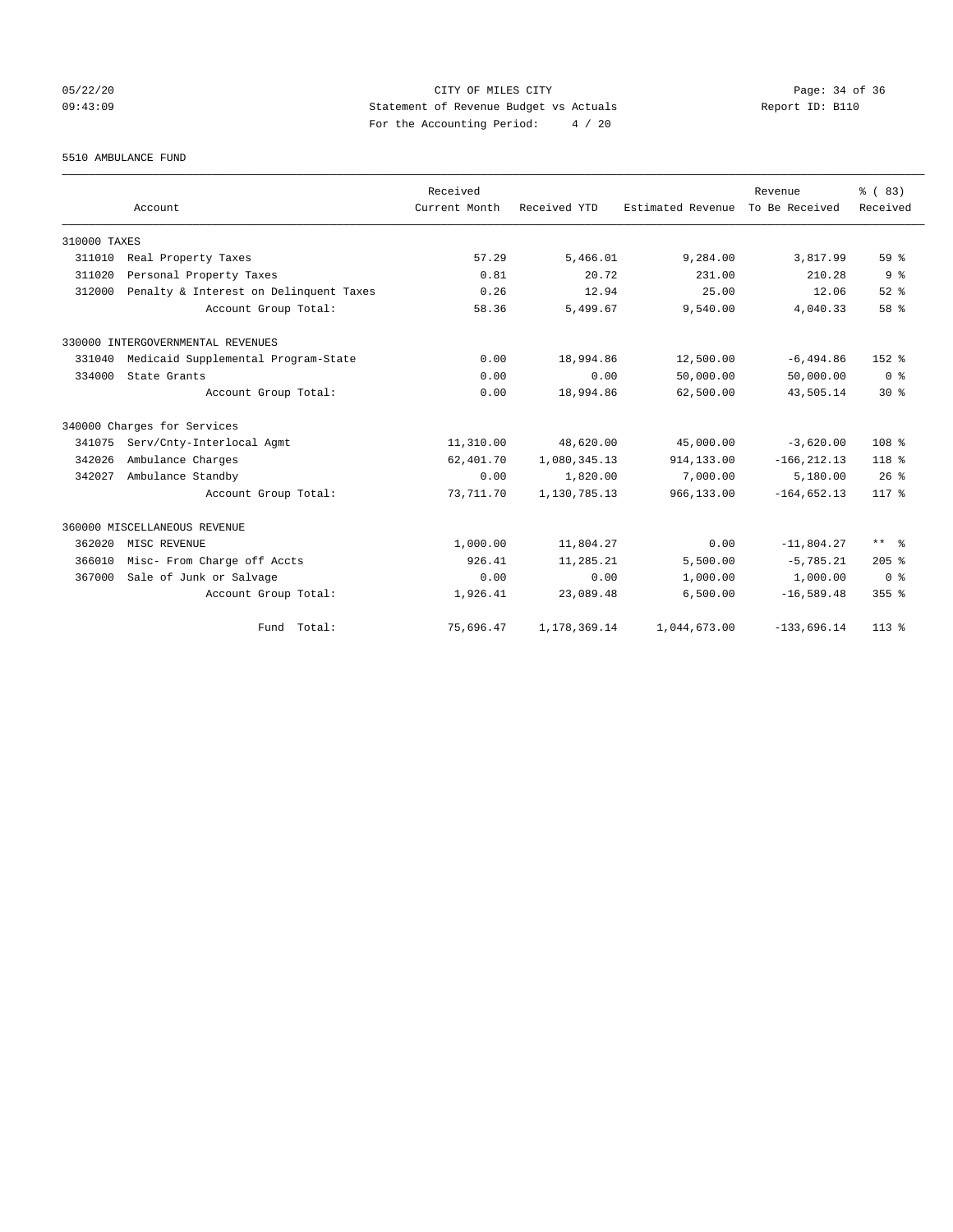05/22/20 Page: 35 of 36 CITY OF MILES CITY CONTROL PAGE: 35 of 36 09:43:09 Statement of Revenue Budget vs Actuals Report ID: B110 For the Accounting Period: 4 / 20

5610 AIRPORT OPERATING

|              |                                         | Received      |              |                                  | Revenue      | % (83)          |
|--------------|-----------------------------------------|---------------|--------------|----------------------------------|--------------|-----------------|
|              | Account                                 | Current Month | Received YTD | Estimated Revenue To Be Received |              | Received        |
| 310000 TAXES |                                         |               |              |                                  |              |                 |
| 311010       | Real Property Taxes                     | 85.94         | 8,199.62     | 13,926.00                        | 5,726.38     | 59 <sup>8</sup> |
| 311020       | Personal Property Taxes                 | 1.21          | 31.09        | 347.00                           | 315.91       | 9 <sup>°</sup>  |
| 312000       | Penalty & Interest on Delinquent Taxes  | 0.37          | 19.38        | 40.00                            | 20.62        | 48 %            |
|              | Account Group Total:                    | 87.52         | 8,250.09     | 14,313.00                        | 6,062.91     | $58*$           |
|              | 330000 INTERGOVERNMENTAL REVENUES       |               |              |                                  |              |                 |
|              | 331126 AIP 019-2021                     | 0.00          | 0.00         | 1.00                             | 1.00         | 0 <sup>8</sup>  |
| 331127       | FAA AIP 017-2018                        | 38,880.00     | 147,027.00   | 386,962.00                       | 239,935.00   | 38 %            |
| 334060       | Coal Impact Grant-016-2015              | 0.00          | 8,500.00     | 48,900.00                        | 40,400.00    | $17*$           |
|              | Account Group Total:                    | 38,880.00     | 155,527.00   | 435,863.00                       | 280,336.00   | 36 <sup>8</sup> |
|              | 340000 Charges for Services             |               |              |                                  |              |                 |
| 341075       | Serv/Cnty-Interlocal Agmt               | 0.00          | 16,718.25    | 30,000.00                        | 13,281.75    | 56%             |
| 343018       | Sale of Street & Roadway Materials      | 2,140.00      | 5,102.80     | 1,000.00                         | $-4, 102.80$ | 510 %           |
| 343061       | Landing Fees                            | 194.25        | 1,842.75     | 2,000.00                         | 157.25       | $92$ $%$        |
| 343062       | Aviation Fuel                           | 13,361.27     | 286,611.71   | 300,000.00                       | 13,388.29    | 96 <sup>8</sup> |
| 343064       | Hangar Rent                             | 5,272.95      | 58,734.96    | 58,000.00                        | $-734.96$    | $101$ %         |
| 343065       | Building Rentals                        | 1,235.76      | 13,099.64    | 14,000.00                        | 900.36       | $94*$           |
| 343067       | Other - Miscellaneous                   | 150.00        | 8,194.99     | 500.00                           | $-7,694.99$  | $***$ $%$       |
| 343069       | Ag Contract                             | 0.00          | 10,500.00    | 10,500.00                        | 0.00         | 100%            |
|              | Account Group Total:                    | 22, 354.23    | 400,805.10   | 416,000.00                       | 15,194.90    | 96 <sup>8</sup> |
|              | 360000 MISCELLANEOUS REVENUE            |               |              |                                  |              |                 |
| 361010       | Land Rental                             | 1,260.54      | 18,286.85    | 25,000.00                        | 6,713.15     | 73.8            |
| 362020       | MISC REVENUE                            | 7.04          | 388.24       | 300.00                           | $-88.24$     | $129$ $%$       |
|              | Account Group Total:                    | 1,267.58      | 18,675.09    | 25,300.00                        | 6,624.91     | 74 %            |
|              | 370000 INVESTMENT EARNINGS              |               |              |                                  |              |                 |
|              | 371010 Investment Earnings              | 0.00          | 1,865.63     | 2,500.00                         | 634.37       | 75 %            |
|              | Account Group Total:                    | 0.00          | 1,865.63     | 2,500.00                         | 634.37       | 75%             |
|              | 380000 OTHER FINANCING SOURCES          |               |              |                                  |              |                 |
|              | 381070 Proceeds/Loans/Intercap 016-2015 | 0.00          | 0.00         | 264,000.00                       | 264,000.00   | 0 <sup>8</sup>  |
|              | Account Group Total:                    | 0.00          | 0.00         | 264,000.00                       | 264,000.00   | 0 <sup>8</sup>  |
|              | Fund<br>Total:                          | 62,589.33     | 585, 122.91  | 1,157,976.00                     | 572,853.09   | $51$ $%$        |